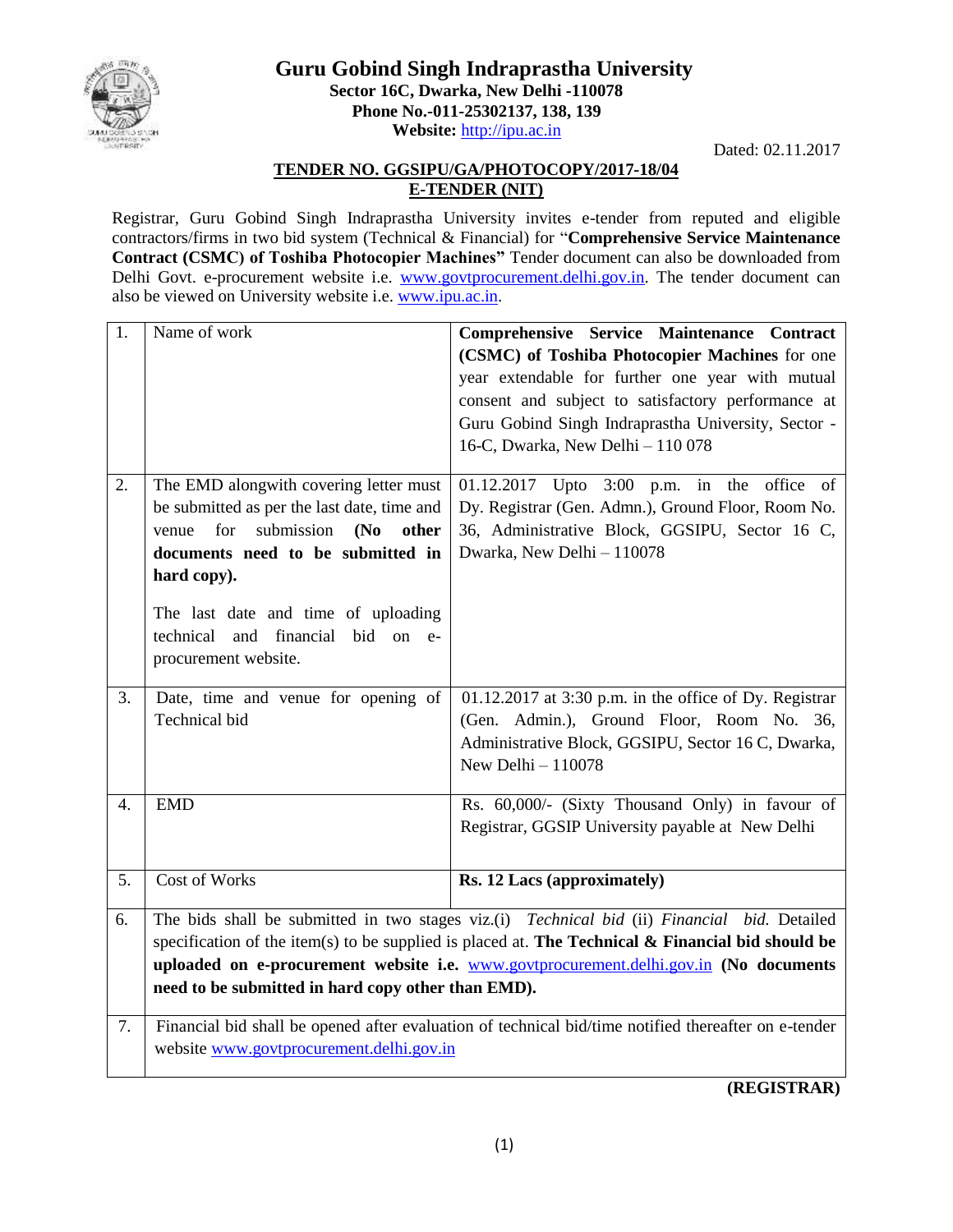

#### TENDER DOCUMENT

FOR

## **"Comprehensive Service Maintenance Contract (CSMC) of**

**Toshiba Photocopier Machines"**

**Installed** 

AT

#### **Guru Gobind Singh Indraprastha University**

[*A state University under Govt. of NCT of Delhi]*

Sector 16 C, Dwarka, New Delhi 110 078

*Dy. Registrar (General Administration)*

*Room No. 36, Ground Floor, Administrative Block,*

*GGSIPU, Sector 16C, Dwarka, New Delhi 110078*

*Contact Nos.011 25302137, 138, 139, 145*

*Email :gaipudwarka@gmail.com.*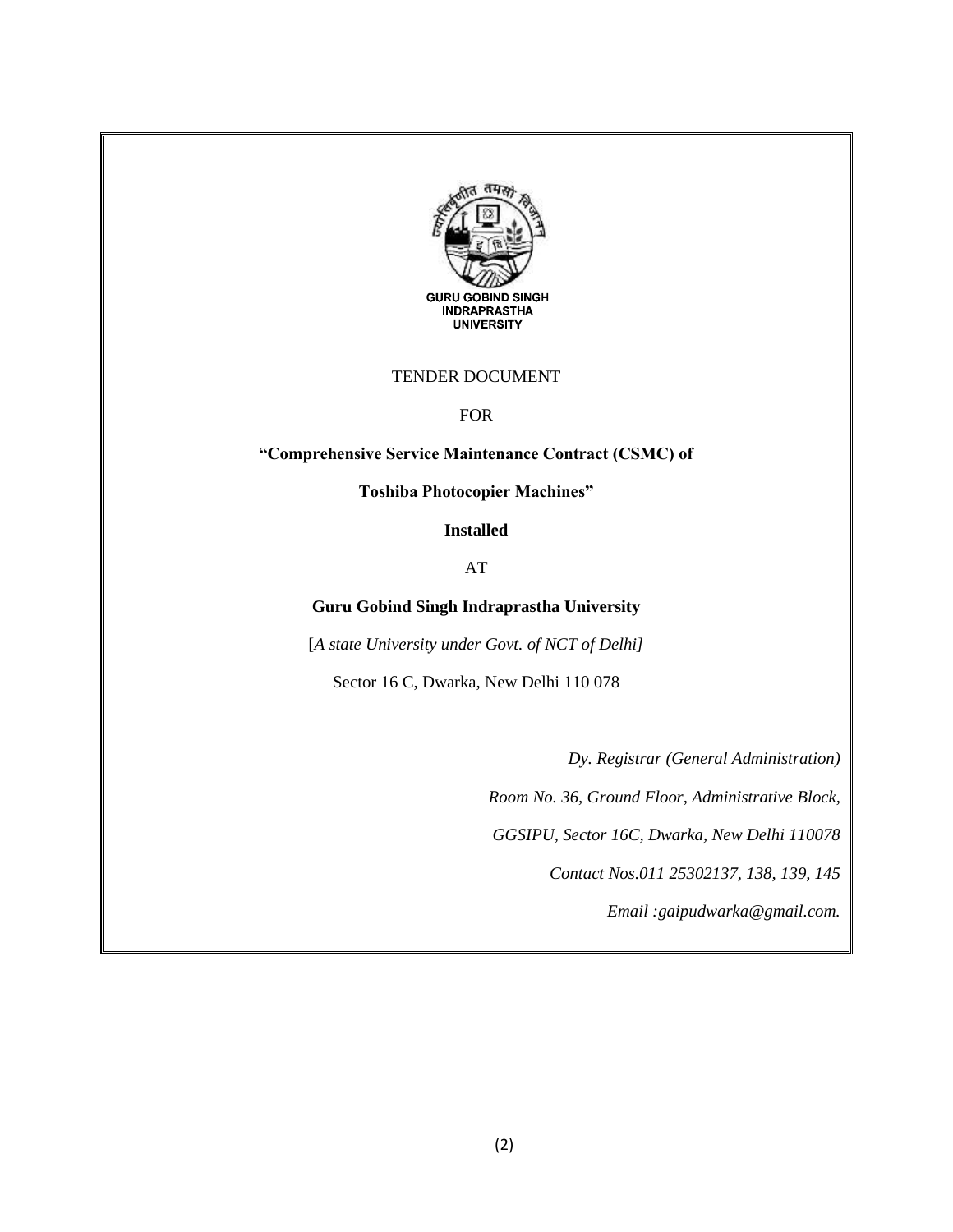## **INDEX**

| <b>S. No.</b> | <b>Description</b>                                                                          | Page No.  |
|---------------|---------------------------------------------------------------------------------------------|-----------|
|               |                                                                                             |           |
| 1.            | Notice--Inviting Tender                                                                     | $1-2$     |
| 2.            | Section-I--Instructions to Bidders                                                          | $4 - 11$  |
| 3.            | Section-II -Information regarding Technical Eligibility<br>(Annexure A, A1, A2, B, C,D & E) | $12-19$   |
| 4.            | Section-III--Financial bid (Annexure-F $\&$ G)                                              | $20 - 23$ |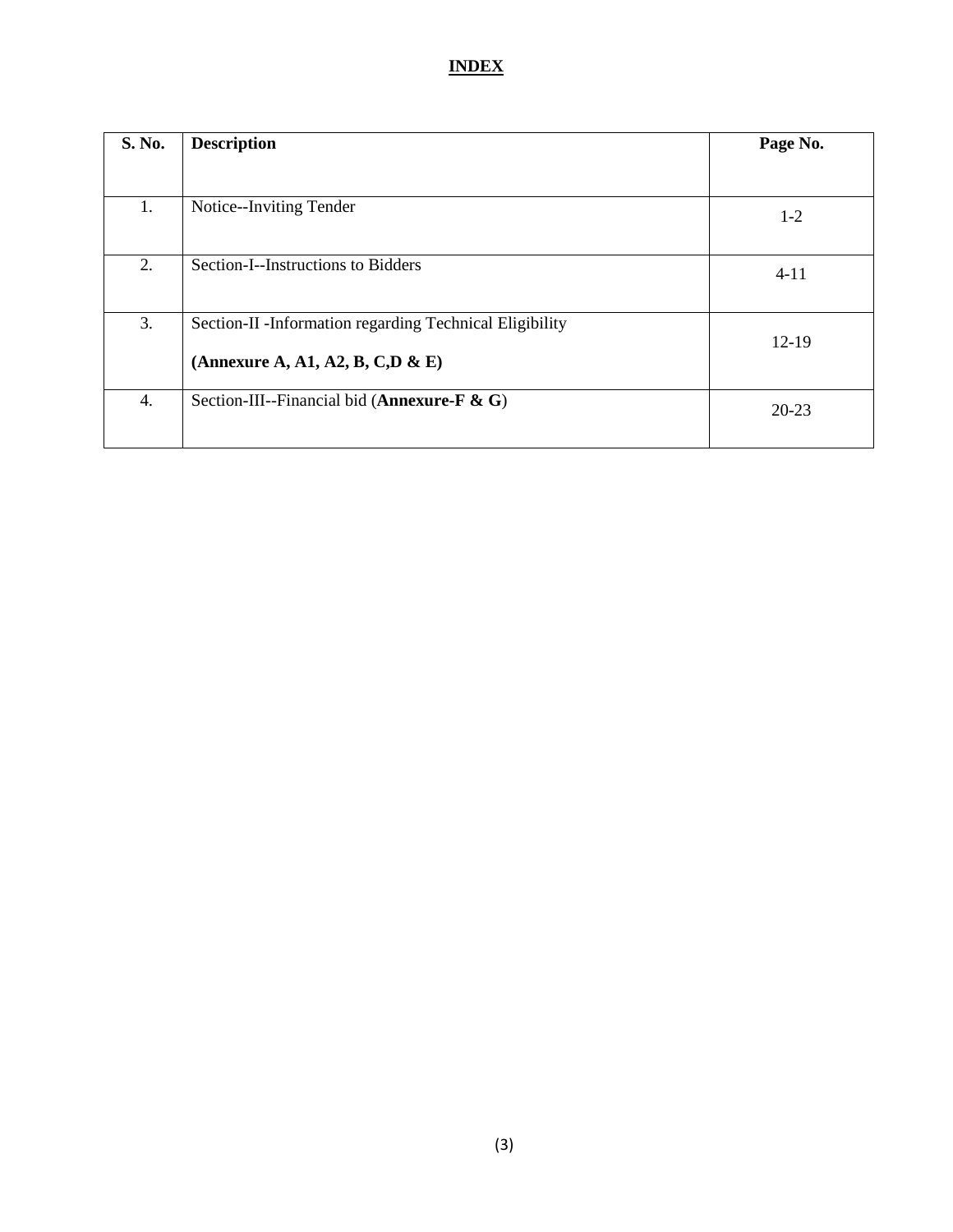#### **Section-I**

#### **INSTRUCTIONS TO BIDDERS**

#### **1. Scope**

The CSMC of Toshiba Photocopier Machines installed in G.G.S.I.P. University will be for a period of one year from the date of acceptance of the offer for items specified below:-

| S.No. | <b>Brand</b> | <b>No. of Machines</b> | <b>Make and Model</b>      |
|-------|--------------|------------------------|----------------------------|
|       | Toshiba      |                        | List enclosed (Annexure G) |
|       |              |                        |                            |

**Note:** *The quantity mentioned above can be increased or reduced according to the requirement during the validity of contract. The rates shall be quoted in Financial Bid (Annexure-F) enclosed with the tender document. Brand/Model wise break-up of the photocopier machine has been given in Annexure-G*

- i) The competitive rates for per copy (black and white/colour photocopier machine) of the functional machines for taking them in to CSMC shall be provided.
- ii) CSMC charges are inclusive of corrective maintenance, preventive maintenance on regular basis and free replacement of all spares parts like all Electronic PCB"s, Laser Unit, All Electronic Sensors, Electrical Motors, Mechanical Gears, Belts, Pulleys, Rollers, etc. and also including consumable like Toner, Drum Kit, Fuser Kit, Lamps (Exposure & Heater).
- iii) The no. of photocopier machines may be added or removed during the contract period on the same rates, terms and conditions.
- iv) Before submission of Bids an inspection would be carried out by the company engineer on the scheduled dates at its own cost and University will not pay any amount for the inspection.

#### **2. Definitions:**

- 2.1 **GGSIPU** means Guru Gobind Singh Indraprastha University, Delhi
- 2.2 **University** means Guru Gobind Singh Indraprastha University, Delhi
- 2.3 **Employer** means the Registrar, GGSIPU and his successor
- 2.4 **Bidder** means the proprietary firm, partnership firm, limited company private or public or corporation who participate in this bid/tender.

## **3. Who can apply:**

- 3.1 If the bidder is a proprietary firm, the application shall be signed by the proprietor with his full typewritten name and the full name of his firm with its current address, Contact details etc.
- 3.2 If the bidder is a firm in partnership, the application shall be signed by all partners of the firm with their full typewritten names and current addresses, or alternatively, by a partner holding power of attorney for the firm. In the latter case a certified copy of the power of attorney should accompany the application. In both cases, a certified copy of partnership deed and current address of all the partners of the firm should accompany the application.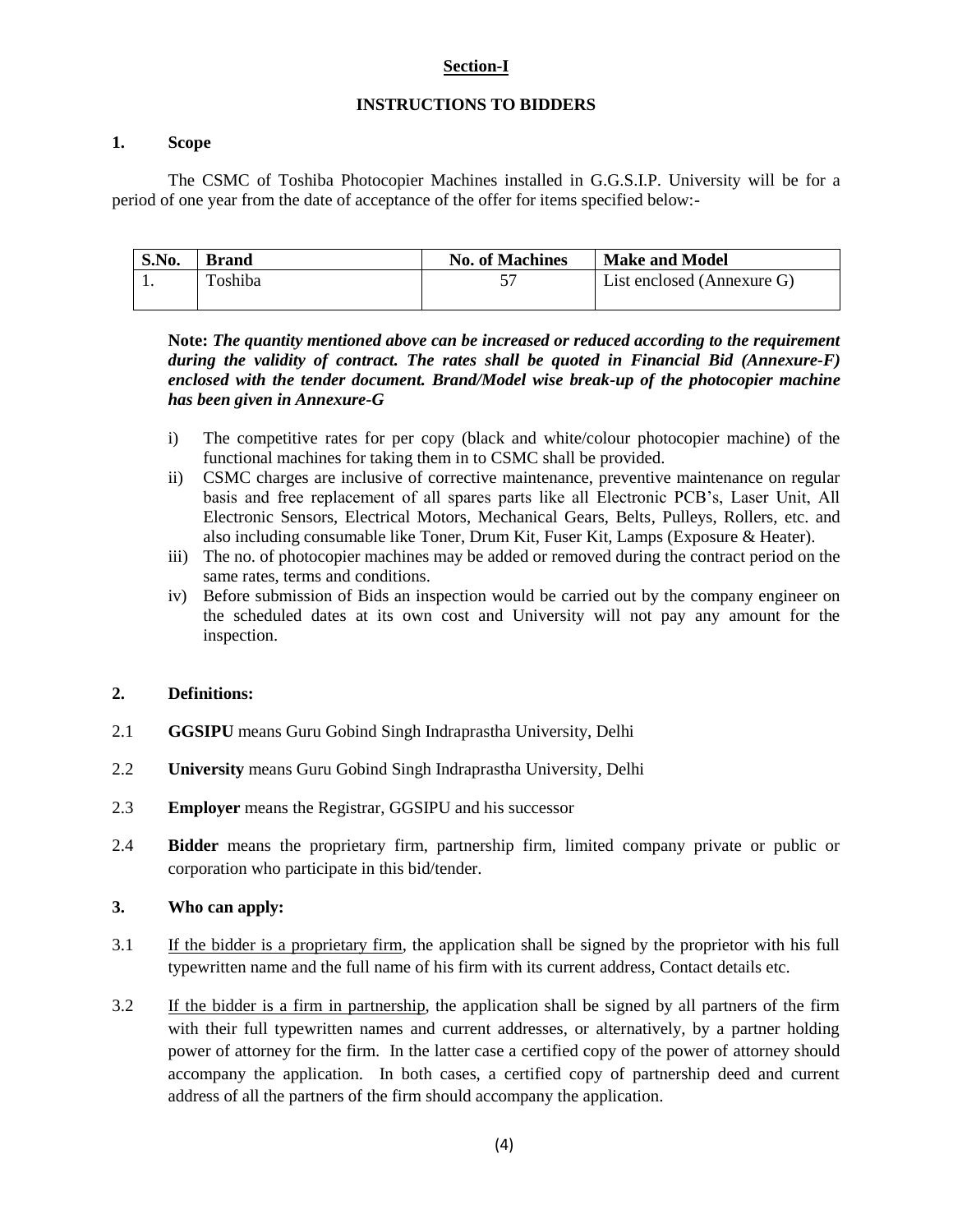3.3 If the bidder is a limited company or a corporation, the application shall be signed by a duly authorized person holding power of attorney for signing the application accompanied by a copy of the power of attorney. The bidder should also furnish a copy of the Memorandum and Articles of Association duly attested by a Public Notary.

## 3.4 **Joint Venture/ Consortiums traders are not accepted.**

## **4. Sealing and Marking of Bids**

- 4.1 Technical bid must be submit on e-procurement website of each item and the respective EMD only should be submitted in the office.
- 4.2 The bidder shall place envelope marked as "**Earnest Money Deposit**" alongwith covering letter must be submitted in hard copy (No other documents need to be submit in hard copy) the envelop shall be addressed to Dy. Registrar (General Administration), Guru Gobind Singh Indraprastha University, Sector 16C, Dwarka, New Delhi – 110078.
- 4.3 The envelope containing EMD shall indicate the name and address of the bidder to enable the bid to be returned unopened in case it is declared late or is declared non-responsive.

## **5. Bid Submission:**

- 5.1 All the documents as per the **Clause-6** must be uploaded on the e-tender website.
- 5.2 The envelop named **"Earnest Money Deposit"** shall comprise of EMD amount of the tender document and the document comprise of the technical bids should be uploaded on e-procurement website i.e. [www.govtprocurement.delhi.gov.in](http://www.govtprocurement.delhi.gov.in/) **only** (Not to be submitted in hard copy)
- 5.3 The **"Financial Bid"** shall comprise of the price bids uploaded on e-tender website i.e. [www.govtprocurement.delhi.gov.in](http://www.govtprocurement.delhi.gov.in/)
- 5.4 Each page of the Technical Bid, Tender Document must be signed by the authorized signatory of the bidder.
- 5.5 Conditions other than those laid down in the Tender document will not be entertained.

## **6. Eligibility Criteria for Technical Bid**

The formats/Annexure for the documents to be submitted, with Technical bids are placed at **Section –II (Annexure – A, A1, B, C, D & E):** 

| 6.1 | Letter of Transmittal                                                                                                                                                           | Annexure-A                               |
|-----|---------------------------------------------------------------------------------------------------------------------------------------------------------------------------------|------------------------------------------|
|     | Declaration by Bidder                                                                                                                                                           | Annexure-A1                              |
|     | That the bidder/agency has not been blacklisted/debarred by any of the<br>government/public sector agencies in India. A declaration of fair<br>business practice by the Bidder. | <b>Attach Declaration</b><br>Certificate |
| 6.2 | Organizational Structure: - Legal status of the company/agency with                                                                                                             | Annexure-B                               |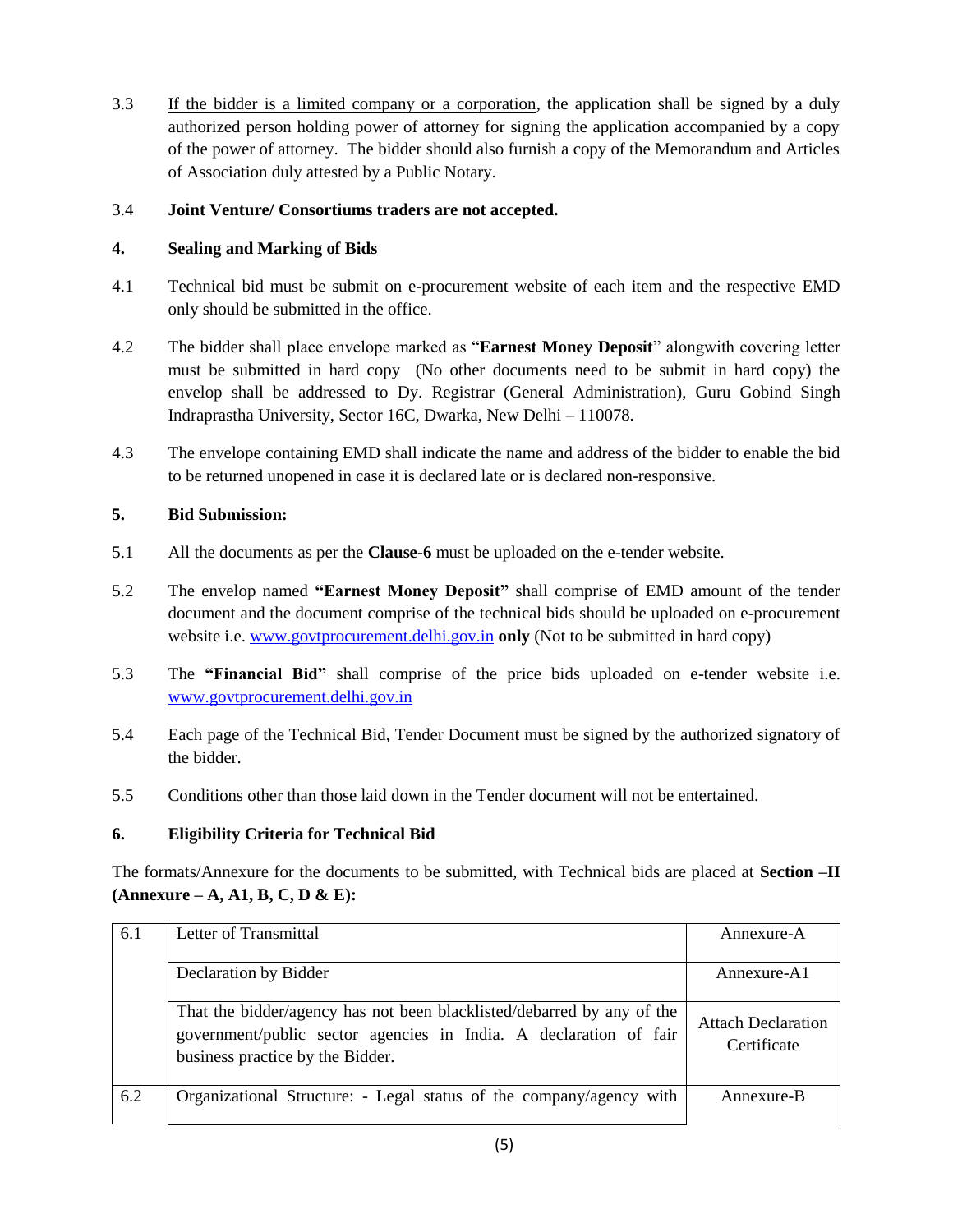|     | legal proof along with certified copies.                                                                                                                                                                                                                                                                                                                                                                                    |                                 |
|-----|-----------------------------------------------------------------------------------------------------------------------------------------------------------------------------------------------------------------------------------------------------------------------------------------------------------------------------------------------------------------------------------------------------------------------------|---------------------------------|
| 6.3 | Income Tax Registration (PAN No.),<br>GST Registration No.                                                                                                                                                                                                                                                                                                                                                                  | Attach certified<br>copies      |
| 6.4 | Average financial turnover of Rs. 10 Lacs (Rupees Ten Lacs Only)<br>during the immediate last three consecutive financial years, duly audited,<br>signed & stamped by a Chartered Accountant.<br>The bidder should not have incurred losses in more than two years in the                                                                                                                                                   | Annexure-C                      |
|     | last 3 consecutive financial years, duly certified by Chartered<br>Accountant, along with copies of audited profit and loss account of last<br>three years                                                                                                                                                                                                                                                                  |                                 |
| 6.5 | The bidder should submit Certificate of authorized service provider from<br>Original Equipment Manufacturer (OEM) in favour of Registrar, GGSIP<br>University.                                                                                                                                                                                                                                                              | <b>Attach Certified</b><br>Copy |
| 6.6 | The bidder should submit a list of Govt. Departments/PSUs/Reputed<br>Educational Institutions/Public Service Commissions or reputed private<br>firms where the firm has maintained or maintaining Toshiba make<br>photocopier machines shall be enclosed along with copies of work<br>of<br>orders<br>Departments/PSUs/Reputed<br>Educational<br>Govt.<br>Institutions/Public Service Commissions or reputed Private firms. | Annexure-D                      |
| 6.7 | The bidder will have to furnish the information regarding the Client<br>Satisfaction Report/Performance Report of the works of all works of<br>similar nature completed during the last three years ending last day of<br>the month of March 2017.                                                                                                                                                                          | Annexure $-E$                   |

## **7. Evaluation Criteria:**

7.1 The "**Technical Eligibility Criteria**" prescribed in **para 6.1 to 6.7** above in respect of experience in similar class of works Completed, Financial Turnover, Profitability and Valid Registration will first be scrutinized and bidder eligibility for the work be determined.

## **7.2 Technical Bid Evaluation:**

- 7.2.1 Even though any bidder may satisfy the above requirements, he/she would be liable to disqualification if he/she has:
- 7.2.1.1 Made misleading or false representation or deliberately suppressed the information in the forms, statements and enclosures required in the eligibility criteria document.
- 7.2.1.2 Record of poor performance such as abandoning work, not properly completing the contract, or financial failures/weaknesses etc.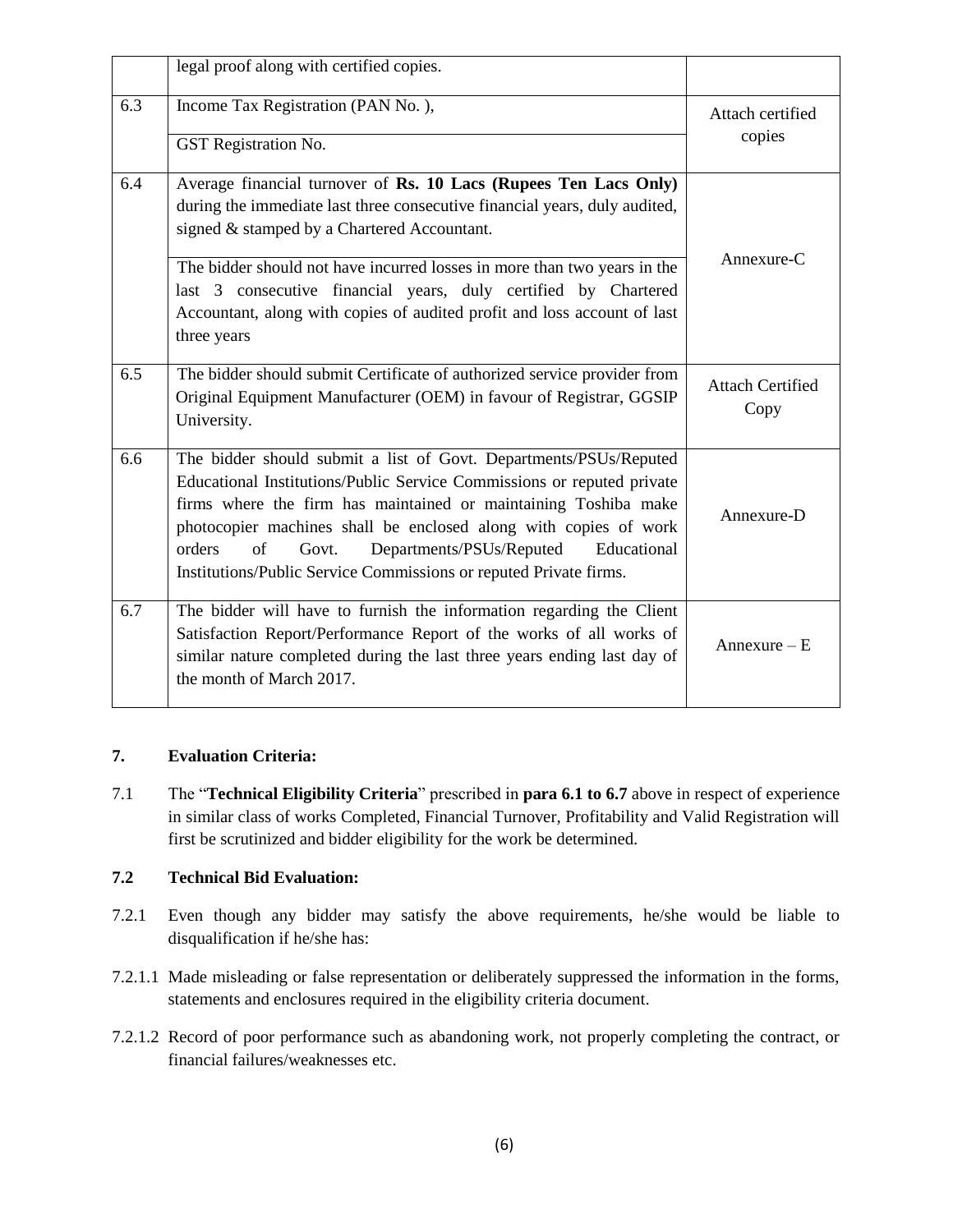## **7.3 Opening of Financial Bid and Evaluation:**

After the Technical Evaluation of the Bids, the University will open the "**Financial Bids'** of all the bidders who have qualified in the **Technical Eligibility Criteria as per Clause 6**, at notified time, date and place in the presence of the qualified bidders or their representatives, if any. **The lowest financial bidder shall only be considered for award of work.** 

## **8. Earnest Money Deposit:**

- 8.1 The Earnest Money Deposit (EMD) of **Rs.60,000/- (Rupees Sixty Thousand only)** must be attached in the form of Fixed Deposit Receipt (FDR) and shall be in favour of "Registrar, GGSIPU", payable at Delhi.
- 8.2 Tenders with no earnest money deposit will summarily be rejected. In case of successful bidder of the financial bids, the earnest money will be returned after obtaining the required 10% Performance Security in the form of FDR alongwith the agreement on non-judiciary stamp paper of Rs.100/-.
- 8.3 In the case of unsuccessful bidders, the Earnest Money Deposit will be refunded without any interest.

## **9. Financial Bid:**

- 9.1 The bidder shall quote unit item rates in Indian rupees (INR), both in words and figures in the Schedule quantities only. No alterations in the form of tender, in the schedule of quantities or additions etc. shall be permitted. In case of difference between the rates of items written in figures and in words, the rates of items written in words shall be taken as correct. No changes in unit rates shall be allowed. The rates should be quoted exclusive of taxes. The taxes will be extra as applicable from time to time.
- 9.2 The Work Contract Tax/Turnover Tax/Income Tax or any other tax deductible at source shall be deducted at source at the rate that will be in force from time to time.
- 9.3 The rates will be valid for **12 months** from the date of issue of acceptance letter and if contract will be extended for another one year then the same rates shall be applicable.
- 9.4 The contract will be for one year and can be extended for further one year with mutual consent and subject to the satisfactory performance.

#### **10. General Terms & Conditions**

- 10.1. The Bid shall be submitted by 3:00 p.m. on or before 01.12.2017 as per details given in the tender.
- 10.2. The EMD should remain valid for a period of **forty five(45)** days beyond the final bid validity period. The EMD of the unsuccessful bidders would be returned to them after the finalization of the tender and the EMD of the successful bidder would be released after the receipt of Performance Security as prescribed below. No interest on EMD would be payable by GGSIPU under any circumstances.
- 10.3. **Performance Security** The successful bidder will be required to furnish Performance Security amounting to Rs.1.2 Lacs (10% of cost of work) in the form of Fixed Deport Receipt (FDR) with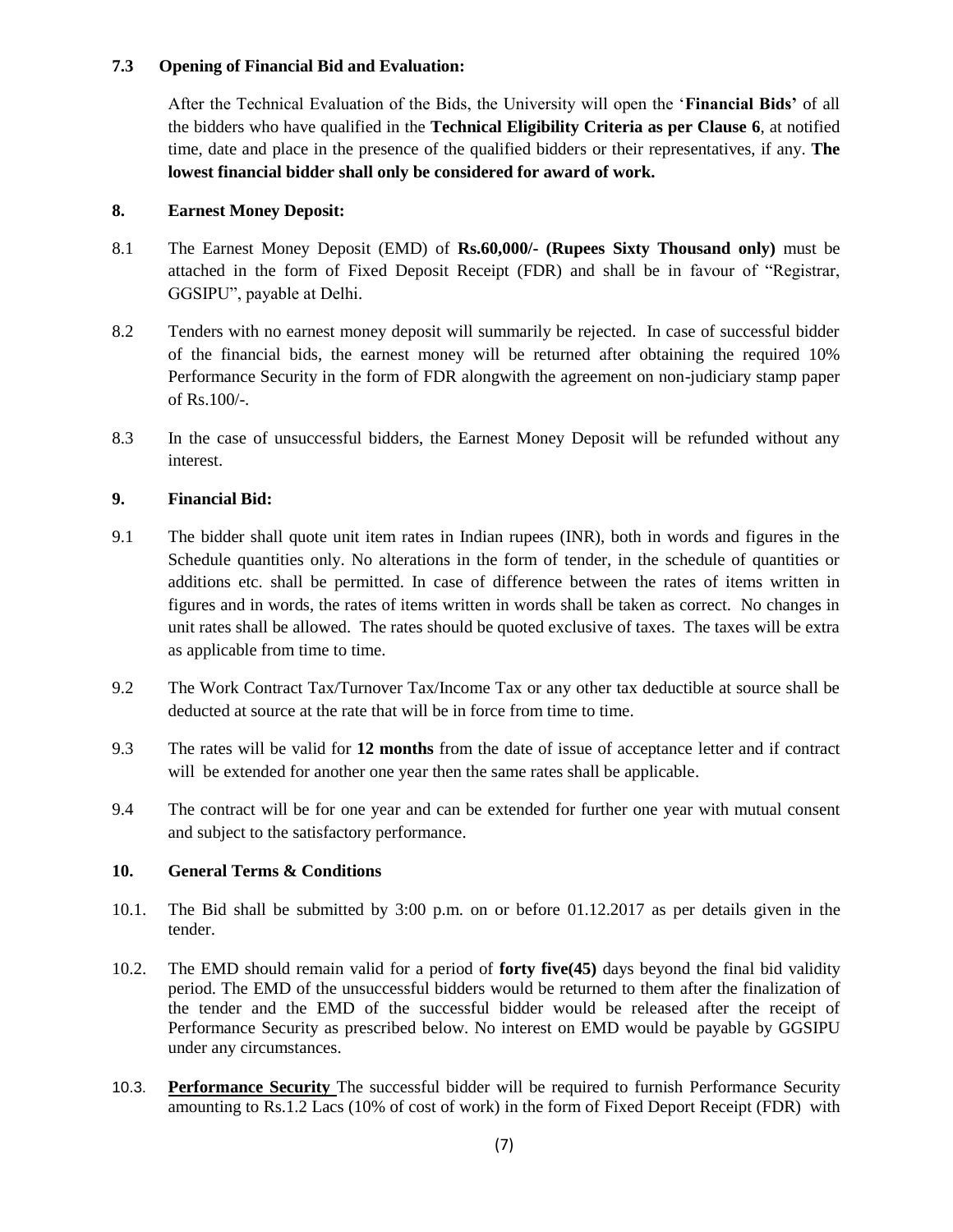validity of 13 months from a Commercial bank in favour of Registrar, Guru Gobind Singh Indraprastha University within 10 days of receipt of the order. The Performance Security would be retained by the University till satisfactory completion of contract period.

- 10.4. It should be clearly understood that in the event of the work not being completed as per the time schedule laid down by the University, the performance security is liable to be forfeited. This will be in addition to the liquidated damages/penalty, if any, which may be imposed as specified in the terms and conditions hereto. The EMD would be refunded to the successful bidder on receipt of performance security. No interest on performance security would be payable by University under any circumstances.
- 10.5. The financial evaluation would be done for Toshiba Photocopier Machine. The bidder shall quote rates for per copy (black & white/colour photocopier machines) of the functional machines for taking them into CSMC. The rates as per Annexure-I should enclose with the tender. The L-I will be decided on the basis of lowest rates quoted by the authorized dealer(s) in the bid(s) for functional photocopier machines to be taken them into CSMC.
- 10.6. Printed terms and conditions of the tender will not be considered as forming part of the bids. In case terms and conditions of the contract applicable to this invitation to tender are not acceptable to any bidder, he should clearly specify deviation in his bid. University reserves the right to accept or reject them and will not be bound to give reasons for its refusal to consider the bid with such deviation.
- 10.7. Hypothetical and conditional bids will not be entertained.
- 10.8. All legal disputes arising out of the bids, if any, shall be subject to the jurisdiction of the Courts of Delhi only.
- 10.9. The rates shall be quoted on "per copy" basis and shall include the cost of all spares (including plastic parts) and all consumables i.e. Toner, Developer, Drum etc. The rates shall be quoted in Annexure I enclosed with this document. L-I will be decided on the basis of lowest rates quoted by the authorized dealer(s)in the bid(s) for functional photocopier machine to be taken under CSMC.
- 10.10. Each bidder shall enclose a certificate along with the technical bid certifying that all the terms and conditions of the NIT are acceptable to it.
- 10.11. **GST,** if any, shall be quoted separately failing which the quoted rates would be taken as inclusive of taxes and no subsequent request for addition of taxes would be entertained by this office. The bidders are required to submit documentary proof of prevailing statutory tax rates applicable on the maintenance of photocopier machines.
- 10.12. The University reserves the right to terminate the contract at any time, if it is satisfied that the bidder has failed to fulfill its obligations as per the terms and conditions of the contract. The decision of the Registrar, GGSIP University in this regard would be final and binding.
- 10.13. The rates quoted in the Financial Bid shall remain valid for three months from the date of opening of technical bid and quoted for onsite maintenance basis. In case, the contract is awarded to the bidder, the rates shall remain firm for entire period of contract. The hike in duties/prices of material will not affect the tender and will not entitle the bidder to claim any difference in amount as a result of such hike. The effect of decrease in duties/taxes or prices of material shall, however, be passes on to University by the bidder.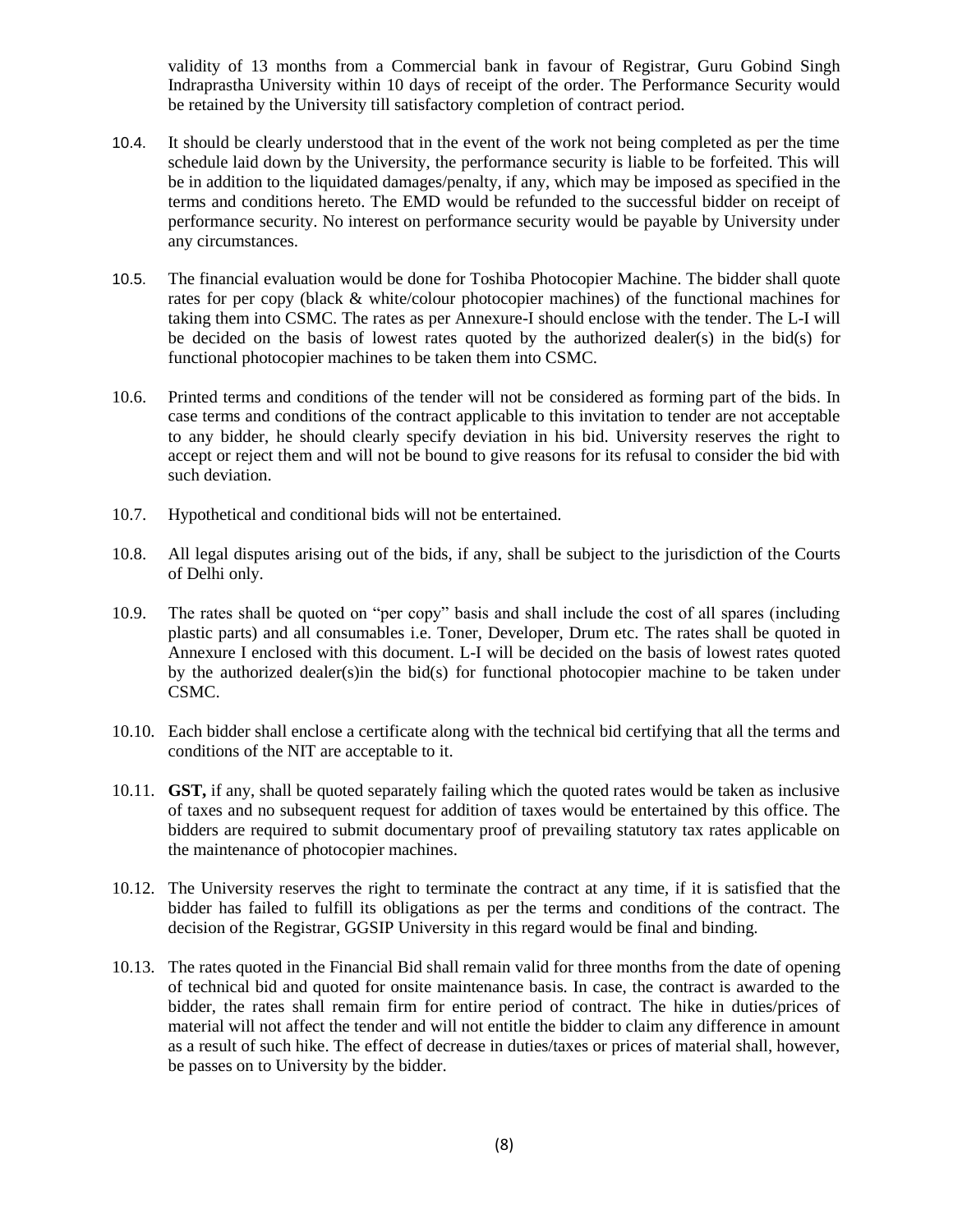- 10.14. The bidder is required to undertake preventive maintenance of all photocopiers once in a month, the fact thereof will be duly recorded in a register & countersigned by the concerned users.
- 10.15. The maintenance service to be provided in respect of photocopiers shall commence on "as is where is condition basis".
- 10.16. The system down time should not exceed 48 hours(excluding holidays) from the time at which the complaint was made. If the system down time exceed the permissible limits as specified above, University reserves the right to impose a penalty on the monthly bill for their failure to provide satisfactory maintenance service in attending the complaints from the particular bill @1% for each day of delay subject to maximum 10% of the total monthly bill of that particular machine.
- 10.17. In the event of non-satisfactory performance of maintenance services by the successful bidder, University will have the discretion to terminate the CSMC by giving one month notice and to award it to some other firm, and recover such amount from the bidder as may be decided by the Registrar of the University having regard to the loss/damage suffered to this office. The decision of the Registrar of the University in this regard shall be final and binding on the parties.
- 10.18. The bidder shall certify that the parts of photocopiers replaced shall be of original manufacturers/suppliers.
- 10.19. The bidders shall provide one resident service engineer on all working days from 10:00 a.m. to 5:00 p.m. The resident engineer would report to the GA Branch. The engineer would be equipped with mobile phone to ensure their availability. **As and when required by University, the resident engineer shall render services also on non-working days.**
- 10.20. Registrar of the University reserves the right to accept or reject any or all bids without assigning any reason.
- 10.21. The bidders shall indicate their own direct telephones(office & mobile), so that he may be contacted in emergency situation.
- 10.22. In case of any complaint, the company shall attend the same within 24 hours.
- 10.23. The company should inform the contact nos. including mobile no. and current address of the company and its engineers who have to attend the complaint.
- 10.24. The company shall use standard/ISI product for repairing/maintenance of photocopier machine.
- 10.25. If the services of the company are found unsatisfactory, the contract may be cancelled at any time and action will be taken as per procedure.
- 10.26. The Competent Authority, GGSIP University shall have every right to cancel the contract at any time without assigning any reason.
- 10.27. The company shall ensure standby arrangement, if required.
- 10.28. The Contract is not transferable.
- 10.29. The company shall fix the Photocopier Machine at appropriate place after repair/service.
- 10.30. The company shall carry out the work at its own risk and cost.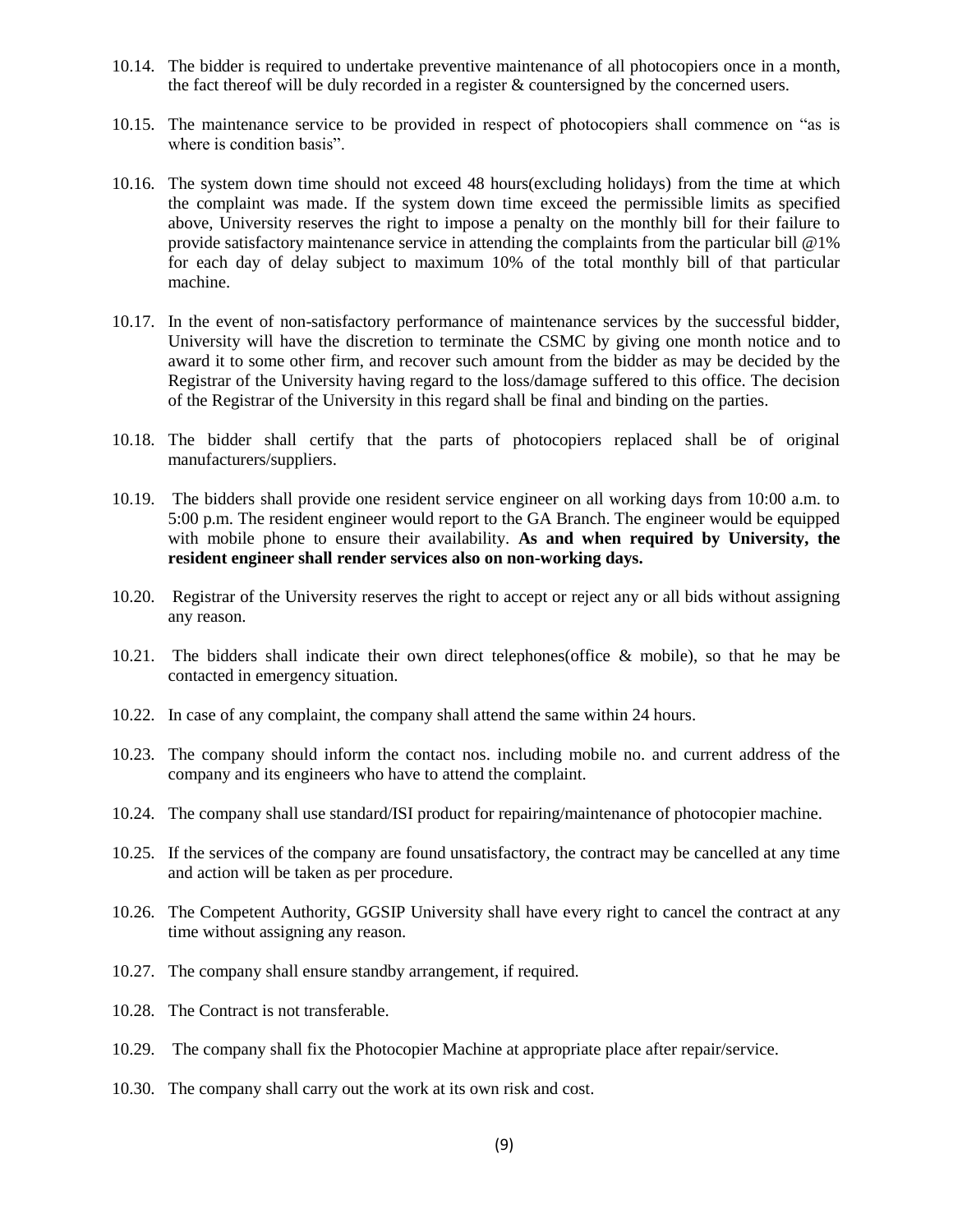- 10.31. If the service found satisfactory the contract may be extended.
- 10.32. Payment shall be made quarterly in arrears after receiving the bill alongwith meter reading and satisfactory report from user department Taxes, TDS and other statutory levies, as applicable from time to time, shall be deducted from the bills for which certificate can be issued by the GGSIPU on request.
- 10.33. Taxes will be extra, as applicable.
- 10.34. **Force Majeure :**The firm shall not be responsible for any failure to perform due to causes beyond its reasonable control including, but not limited to, acts of God, war, riots, embargoes, strikes, lockouts, act of any Govt. authority, delays in obtaining licenses or rejection of applications under the Statutes, power failure, accidents or disruption or operations arising from causes not attributable to any malafide acts of the firm, fire and floods.
- 10.35. **Payment terms:** The payment would be made quarterly on the recommendation of the users. The Users shall certify the no. of copies made on each machine and that the machine has been maintained satisfactorily by the firm. The certificate from each user in proper format may be furnished along with the bills for arranging payment. The successful bidder while claiming payment has to certify on each occasion that the price charged is not higher than the price charged from other organization for similar work.
- 10.36. **Risk Purchase Clause:** If the supplier after submission of tender and due acceptance of the same i.e. after the placement of order fails to abide by the terms and conditions of these tender documents, or fails to execute the work as per the requirement or time Schedule given or at any time repudiates the contract, the University will have the right to forfeit the EMD, invoke the performance security if deposited by the supplier and get the work done from other agencies at the risk and consequence of the contractor. The cost difference between the alternative arrangement and contractor tender value will be recovered from the contractor along with other incidental charges including taxes, freight and insurance, etc. In case University is forced to obtain the services of some other service provider if rates charged by that firm is lower, no benefit on this account would be passed on to contractor.
- 10.37. The contract will be initially valid for the period of one year. However; Competent Authority of the University reserves the right to extend the contract for further period of one year on the same terms, conditions and rates, on the basis of satisfaction report of users.
- 10.38. The above are the broad conditions for CSMC to be awarded. The vendor will have to sign detailed maintenance agreement, if the CSMC is awarded to him.

#### 10.39. **Arbitration and Settlement of Disputes:**

- 10.39.1 University and the contractor shall make every effort to resolve amicably by direct negotiation the difference or dispute arising between them under or in connection with the University order.
- 10.39.2 If after thirty (30) days from the commencement of such informal negotiations, University and the contractor have been unable to resolve amicably the dispute, either party may require that the disputes be referred for resolution to the formal mechanisms as specified hereunder: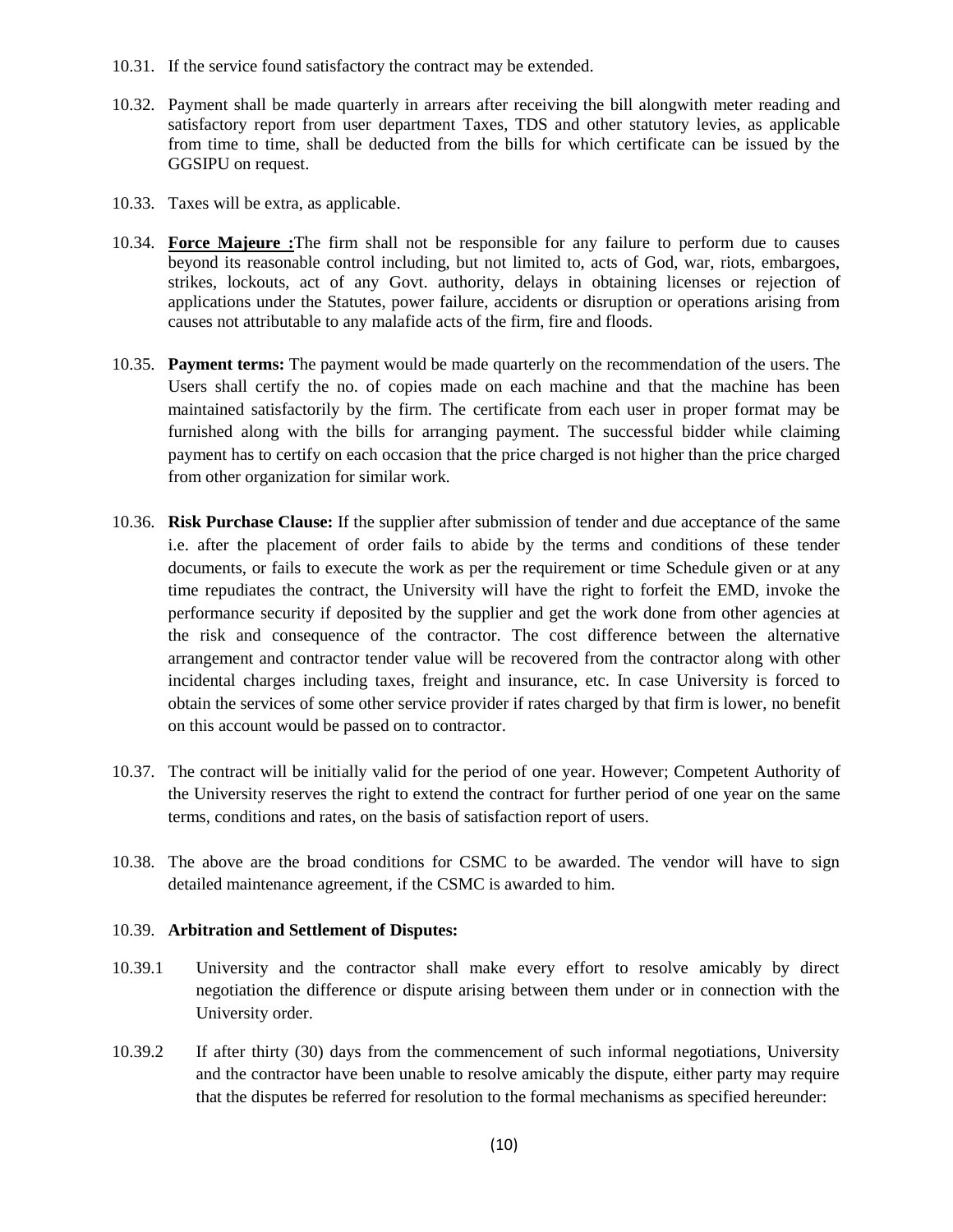- 10.39.2.1 Any dispute or differences whatsoever arising between the parties out of or relating to the manufacturing, meaning, scope, operation or effect of this contract or the validity or the breach thereof shall be settled by arbitration in accordance with the provisions of the Arbitration & Conciliation Act, 1996 and the award made in pursuance thereof shall be final and binding on the parties. The sole arbitrator shall be appointed by the Vice Chancellor, GGS Indraprastha University.
- 10.39.2.2 The performance under this contract shall not stop for any reason whatsoever during the said dispute/proceedings, unless the contractor is specifically directed by University to desist from working in this behalf.
- 10.39.2.3 The venue of arbitration shall be Delhi/ New Delhi. The language of proceedings shall be English. The Law governing the substantive issues between the parties shall be the Laws of India. All disputes are subject to the jurisdiction of the Delhi Courts only
- 10.39.2.4 It is also a term of that if any fees are payable to the arbitrator, these shall be paid equally by both the parties. It is also a term of the contract that the arbitrator shall be deemed to have entered on the reference on the date he issues notice to both the parties calling them to submit their statement of claims and counter statement of claims.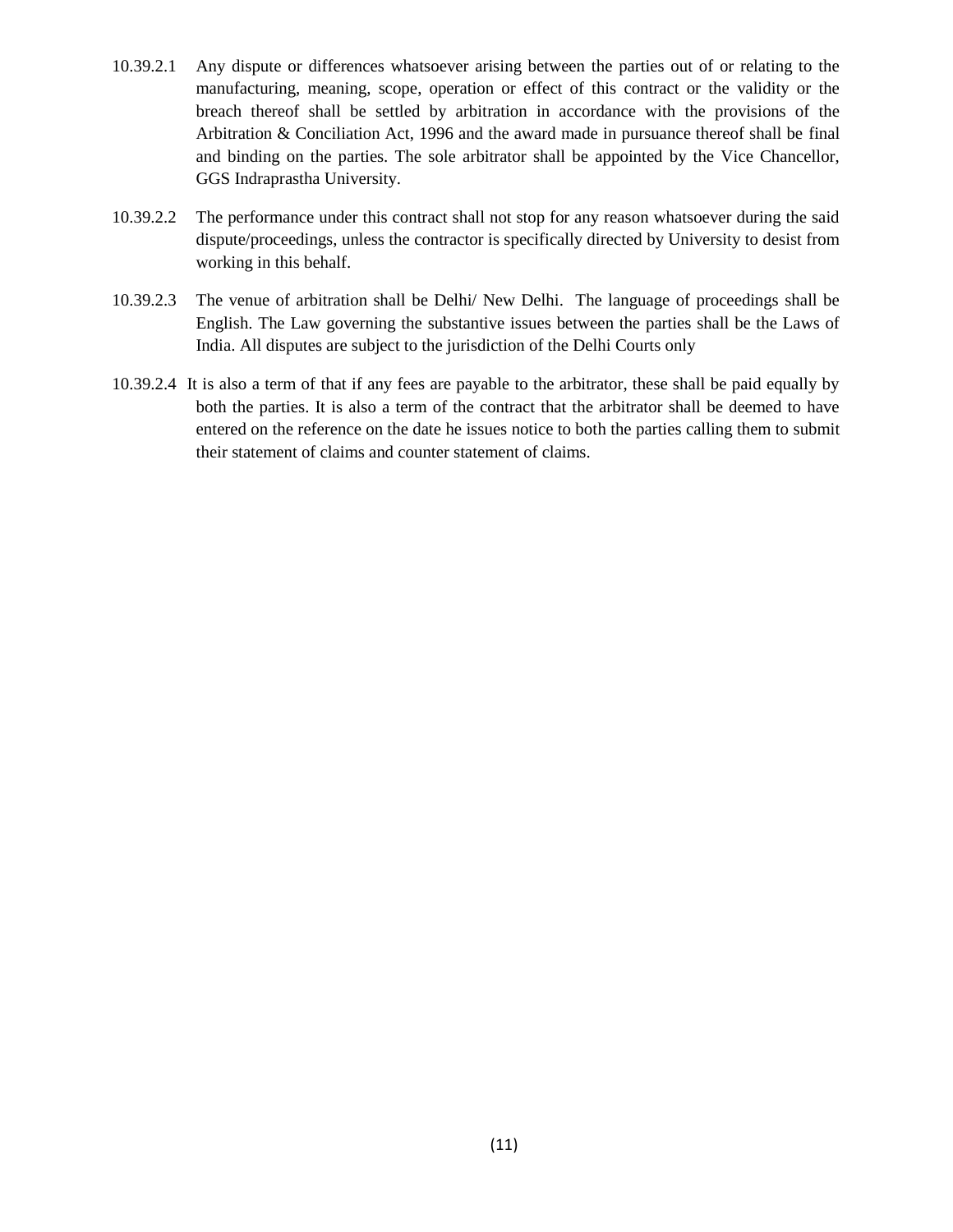# **SECTION II**

# **INFORMATION REGARDING TECHNICAL ELIGIBILITY**

# **(Annexure A to E)**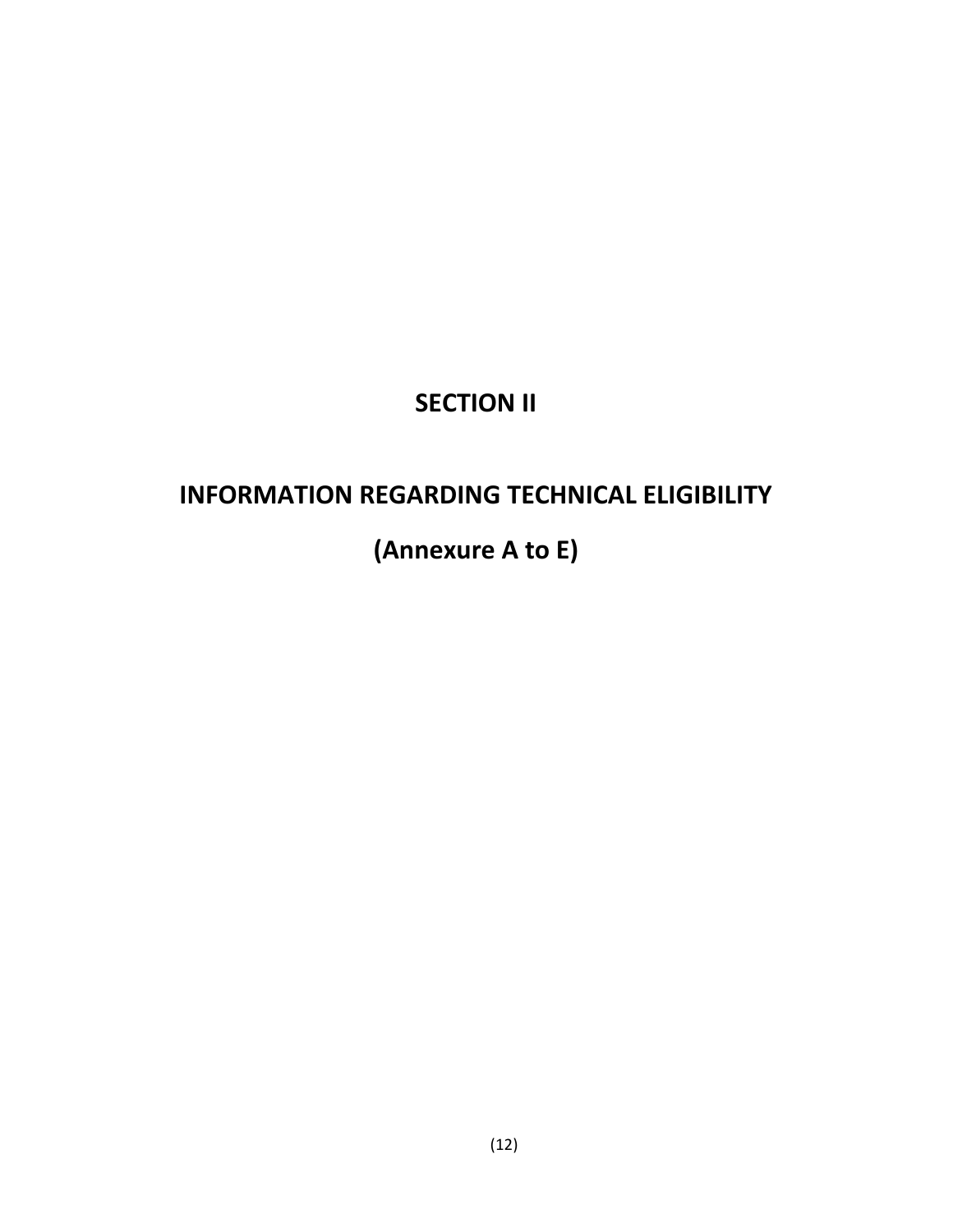#### **Annexure – A**

## **LETTER OF TRANSMITTAL**

From:

To

**The Registrar**

\_\_\_\_\_\_\_\_\_\_\_\_\_\_\_\_

\_\_\_\_\_\_\_\_\_\_\_\_\_\_\_\_

GGS IPU

Sector 16C, Dwarka,

Delhi

**Sub: Submission of Tender Document for "Comprehensive Service Maintenance Contract (CSMC) of Toshiba Photocopier Machines" at GGSIPU Campus, Sector 16C, Dwarka, New Delhi".**

Sir,

Having examined the details given in Tender document for the above work, I/we hereby submit the relevant information:-

- 1. I/we hereby certify that all the statement made and information supplied in the enclosed annexures / forms accompanying statement are true and correct.
- 2. I/we have furnished all information and details necessary for eligibility.

**Name & Signature(s) of Bidder(s) with seal**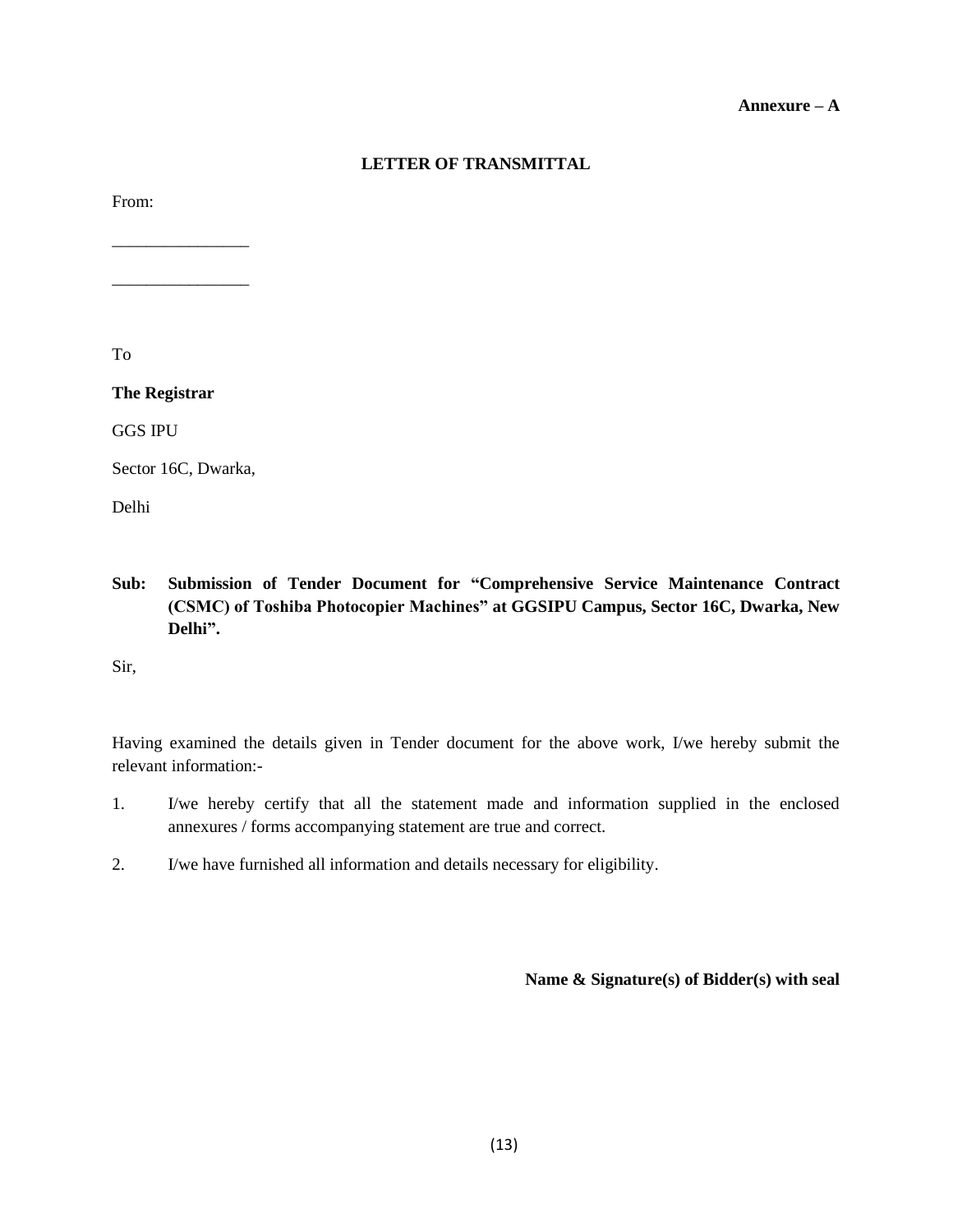## **DECLARATION BY THE BIDDER**

We \_\_\_\_\_\_\_\_\_\_\_\_\_\_\_\_\_\_\_\_\_\_\_ (Name of the Bidder) hereby represent that we have gone through and understood the Bidding Document (which in two parts) and that our Bid has been prepared accordingly in compliance with the requirement stipulated in the said documents.

We are submitting a copy of Bidding Document marked "Original" as part of our Bid duly signed and stamped on each page in token of our acceptance as a part of the Contract in the event of award of Contract to us.

We further confirm that we have indicated prices and submitted in Financial Bid in separately sealed envelope. We confirm that rate quoted by us includes price for CSMC as mentioned in item description.

| <b>SIGNATURE OF BIDDER</b> |  |
|----------------------------|--|
| <b>NAME OF BIDDER</b>      |  |
| <b>COMPANY SEAL</b>        |  |

**Note :** This declaration should be signed by the Bidder"s representative who is signing the bid.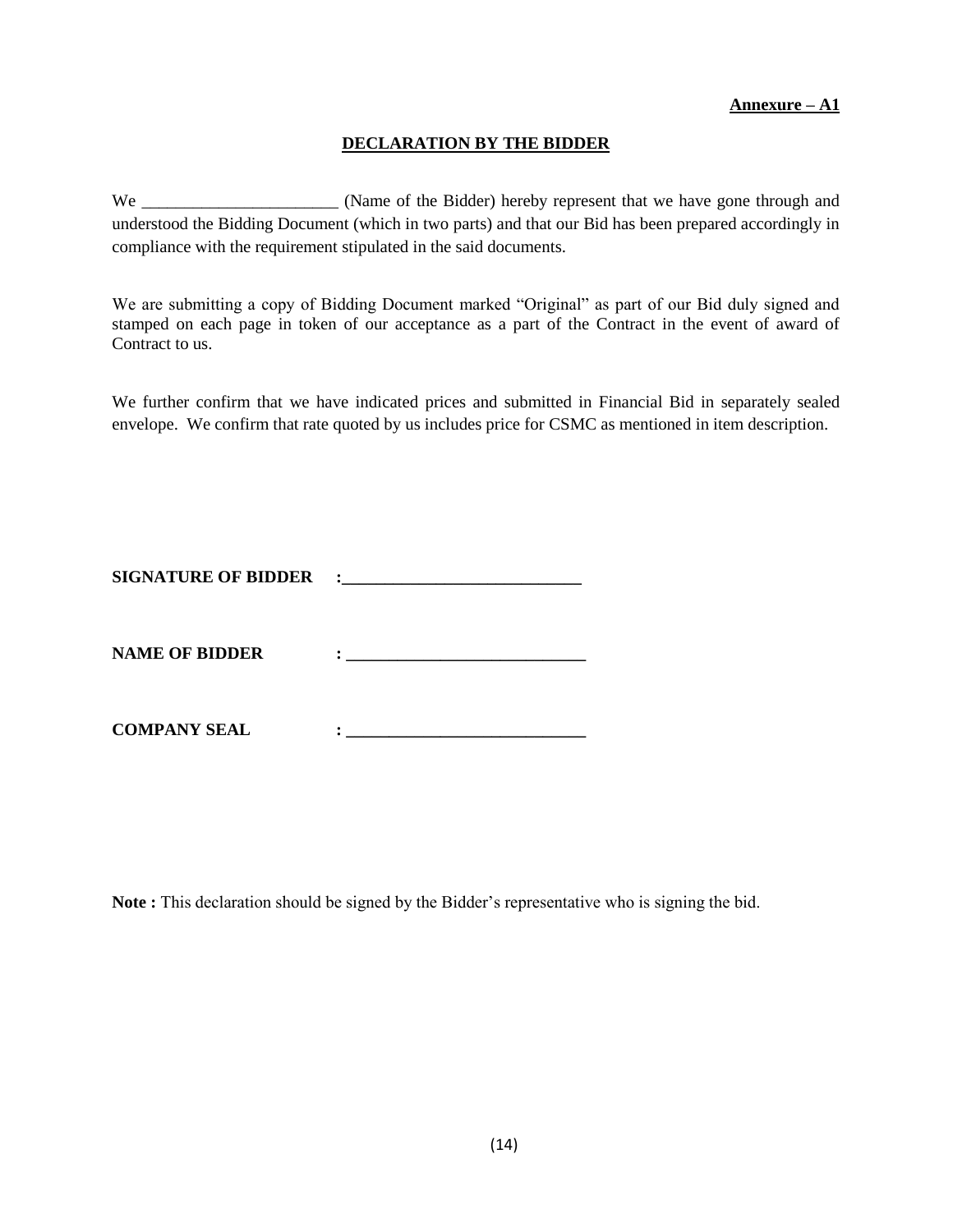#### **Annexure - B**

#### **ORGANISATION STRUCTURE**

1. Name & Address of the Bidder :

2. Telephone No./Fax No./ e-mail :

3. Legal status of the Bidder (attach copies of

original document defining the legal status)

- a) An Individual
- b) A proprietary firm
- c) A firm in partnership
- d) A limited company or Corporation
- e) A Public Sector Undertaking

4. Particulars of registration with various Government Bodies (Attach attested Photo Copy)

Organization /Place of registration contracts and registration No

- 5. PAN No. ---------------------------------
- 6. Names and Titles of Directors & Officers with designation

to be concerned with this work. :

7. Name & Designation of individuals authorized to act for the organization :

(Pl attach power of attorney in favour of authorized representative duly signed by authorized signatory)

8. Was the Bidder ever required to suspend work

for a period of more than six months continuously after you

commenced the construction? If so, give the name of the

project and reasons of suspension of work.  $\cdot$ 

- 9. Has the Bidder, or any constituent partner in case of partnership firm, ever abandoned the awarded work before its completion? If so, give name of the project and reasons for abandonment.  $\cdot$
- (15) 10. Has the Bidder, or any constituent partner in case of partnership firm, ever been debarred/ black listed for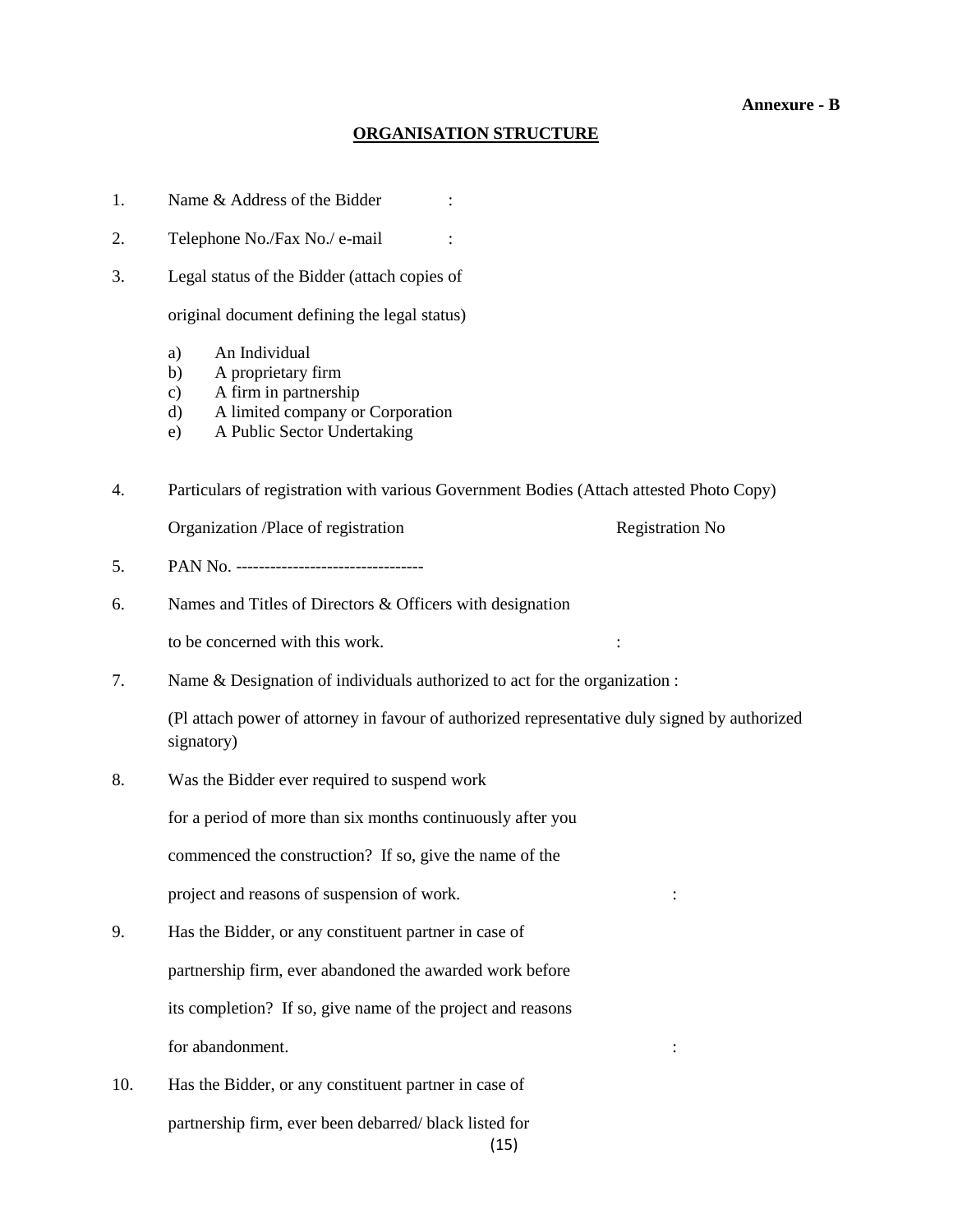tendering in any organization at any time? If so, give details.  $\cdot$ 

- 11. Has the Bidder, or any constituent partner in case of partnership firm, ever been convicted by a court of law? If so, give details.  $\cdot$
- 12. Any other information considered necessary but not included above. :

**(Stamp, Name & Signature of Bidder)**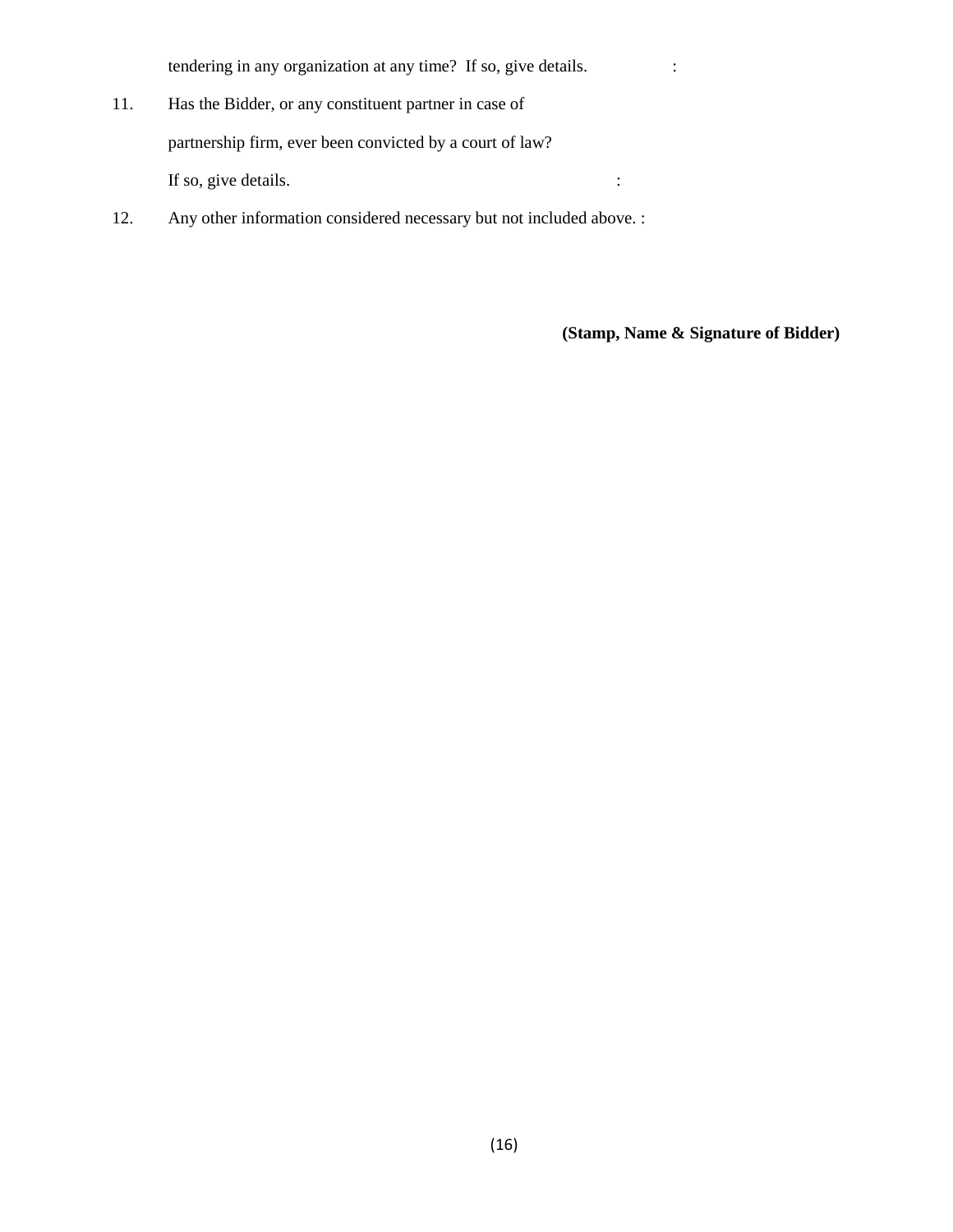## **A. FINANCIAL DETAILS**

| <b>Financial</b><br><b>Years</b> | <b>Gross Annual Turnover on</b><br>Printing<br>(In Lakhs) | Profit/Loss (In Lakhs) |
|----------------------------------|-----------------------------------------------------------|------------------------|
| 2014-15                          |                                                           |                        |
| 2015-16                          |                                                           |                        |
| 2016-17                          |                                                           |                        |

**B. Audited balance sheet and profit & loss account for above three years certified by the chartered accountant to be submitted.**

 **(Stamp, Name & Signature of Bidder)**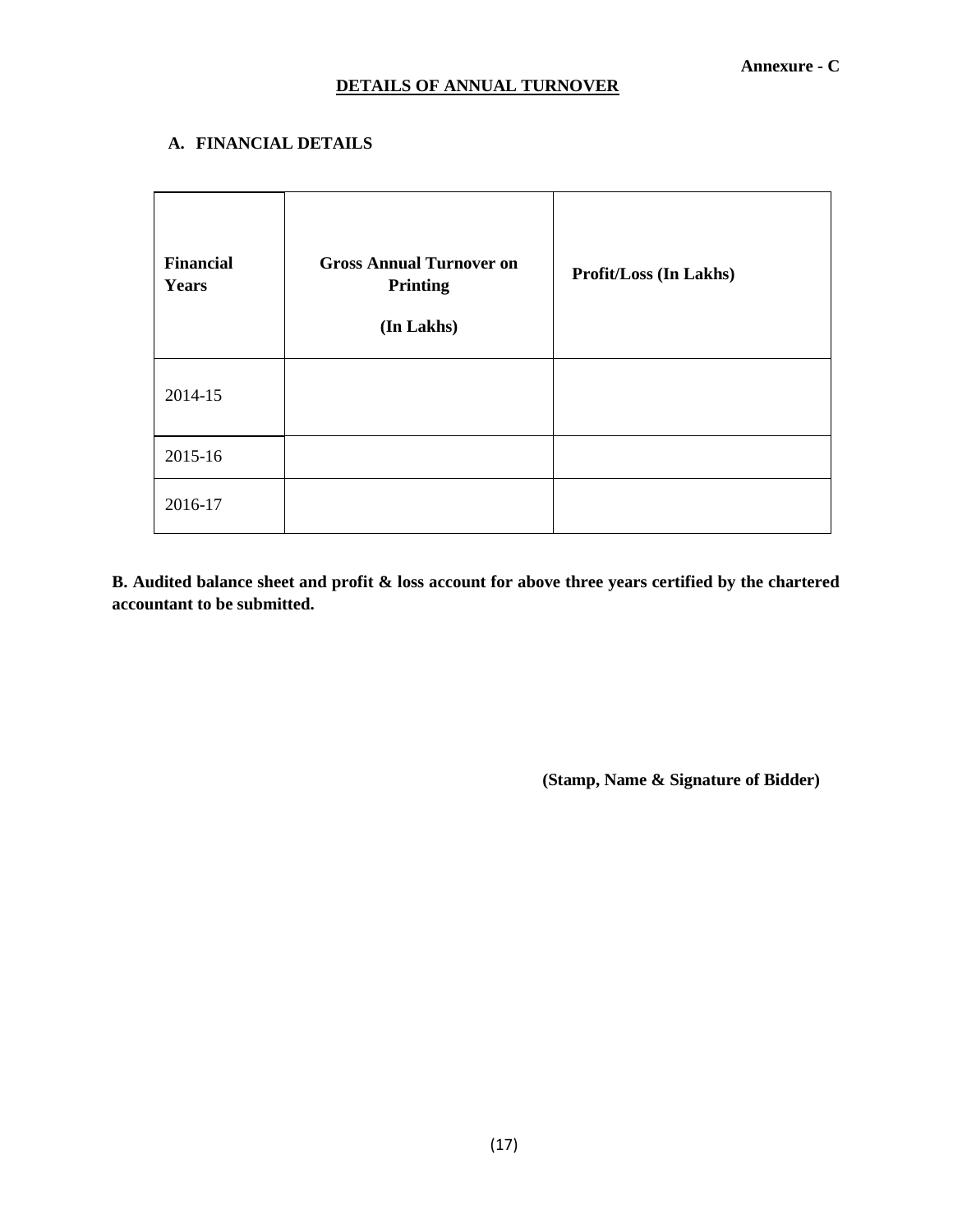#### **Annexure - D**

## **DETAILS OF SIMILAR WORKS COMPLETED DURING LAST 03 (THREE) YEARS**

| Sl.<br>No. | <b>DESCRIPT</b><br>ION OF<br><b>WORK</b> | $\operatorname{POSTAL}$<br>ADDRESS OF<br><b>CLIENT WITH</b><br><b>CONTACT</b><br><b>NUMBERS</b> | <b>CONTRA</b><br>${\cal C}{\cal T}$<br><b>VALUE</b> | <b>COMPLE</b><br>TED<br><b>VALUE</b> | <b>STARTIN</b><br><b>G DATE</b> | <b>SCHEDUL</b><br>ED<br><b>COMPLETI</b><br>ON DATE | $\operatorname{ACTUAL}$<br><b>COMPLE</b><br><b>TION</b><br>$\mathbf{DATE}$ | <b>REASO</b><br>$\rm NS$ FOR<br>DELAY,<br>IF, ANY |
|------------|------------------------------------------|-------------------------------------------------------------------------------------------------|-----------------------------------------------------|--------------------------------------|---------------------------------|----------------------------------------------------|----------------------------------------------------------------------------|---------------------------------------------------|
|            |                                          |                                                                                                 |                                                     |                                      |                                 |                                                    |                                                                            |                                                   |
|            |                                          |                                                                                                 |                                                     |                                      |                                 |                                                    |                                                                            |                                                   |
|            |                                          |                                                                                                 |                                                     |                                      |                                 |                                                    |                                                                            |                                                   |
|            |                                          |                                                                                                 |                                                     |                                      |                                 |                                                    |                                                                            |                                                   |
|            |                                          |                                                                                                 |                                                     |                                      |                                 |                                                    |                                                                            |                                                   |

NOTE: Performance Report issued by Client for all above job(s) shall be furnished alongwith the Bid as per Annexure - E.

 **(Stamp & Signature of Bidder)**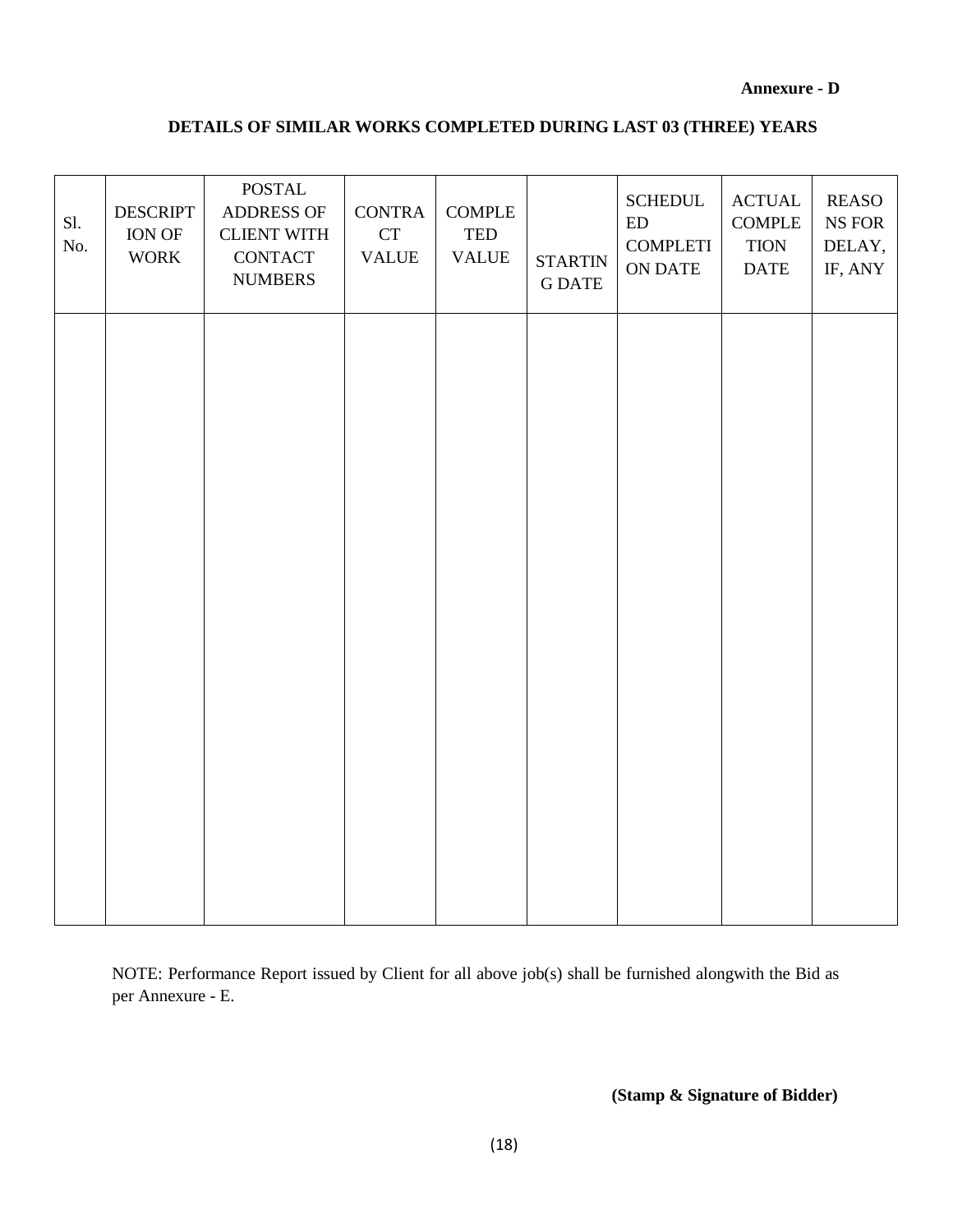## **PERFORMANCE REPORT OF WORKS REFERRED IN ANNEXURE - D**

| 1.  |                           | Name of work/ Project & Location                                                                                                 |                                    |  |
|-----|---------------------------|----------------------------------------------------------------------------------------------------------------------------------|------------------------------------|--|
| 2.  |                           | Name of Client and Address with                                                                                                  |                                    |  |
|     |                           | Contact details                                                                                                                  |                                    |  |
| 3.  |                           | Agreement No./ Work Order No.                                                                                                    |                                    |  |
| 4.  |                           | Value of work as per                                                                                                             |                                    |  |
|     |                           | work order/Award                                                                                                                 | $:$ Rs.                            |  |
| 5.  |                           | Total value of actual work done                                                                                                  | $:$ Rs.                            |  |
| 6.  |                           | <b>Estimated Cost of award</b>                                                                                                   | $:$ Rs                             |  |
| 7.  |                           | Date of start                                                                                                                    |                                    |  |
| 8.  |                           | Date of completion                                                                                                               |                                    |  |
| 9.  | $\mathbf{i}$<br>$\rm ii)$ | Stipulated date of completion<br>Actual date of completion<br>Amount of compensation levied for delayed completion, if any : Rs. |                                    |  |
| 10. |                           | Amount of reduced rates item if any                                                                                              | $:$ Rs                             |  |
| 11. |                           | Amount of compensation not yet decided                                                                                           |                                    |  |
| 12. |                           | Performance Report                                                                                                               |                                    |  |
|     | 1)                        | Quality of work                                                                                                                  | Excellent/Very Good/Good/Fair/Poor |  |
|     | 2)                        | Financial soundness                                                                                                              | Excellent/Very Good/Good/Fair/Poor |  |
|     | 3)                        | <b>Technical Proficiency</b>                                                                                                     | Excellent/Very Good/Good/Fair/Poor |  |
|     | 4)                        | Resourcefulness                                                                                                                  | Excellent/Very Good/Good/Fair/Poor |  |
|     | 5)                        | General behaviour                                                                                                                | Excellent/Very Good/Good/Fair/Poor |  |

(Signature & Stamp of Director/Registrar/Admin. Officer/Ex. Engineer or Equivalent)

Dated :

Note :

1. This Annexure should be submitted separately for each work completed by the Bidder during last 03 (three) years and the works indicated in **Annexure D**.

\_\_\_\_\_\_\_\_\_\_\_\_\_\_\_\_\_\_\_\_\_\_\_

- 2. This ANNEXURE shall be signed  $&$  stamped by the Bidder's Client not below the rank of Executive Engineer or equivalent.
- 3. The Name, Address, Contact details (Mobile, Fax, Email, and Landline Phones) of Client should be indicated to facilitate confirmation of work.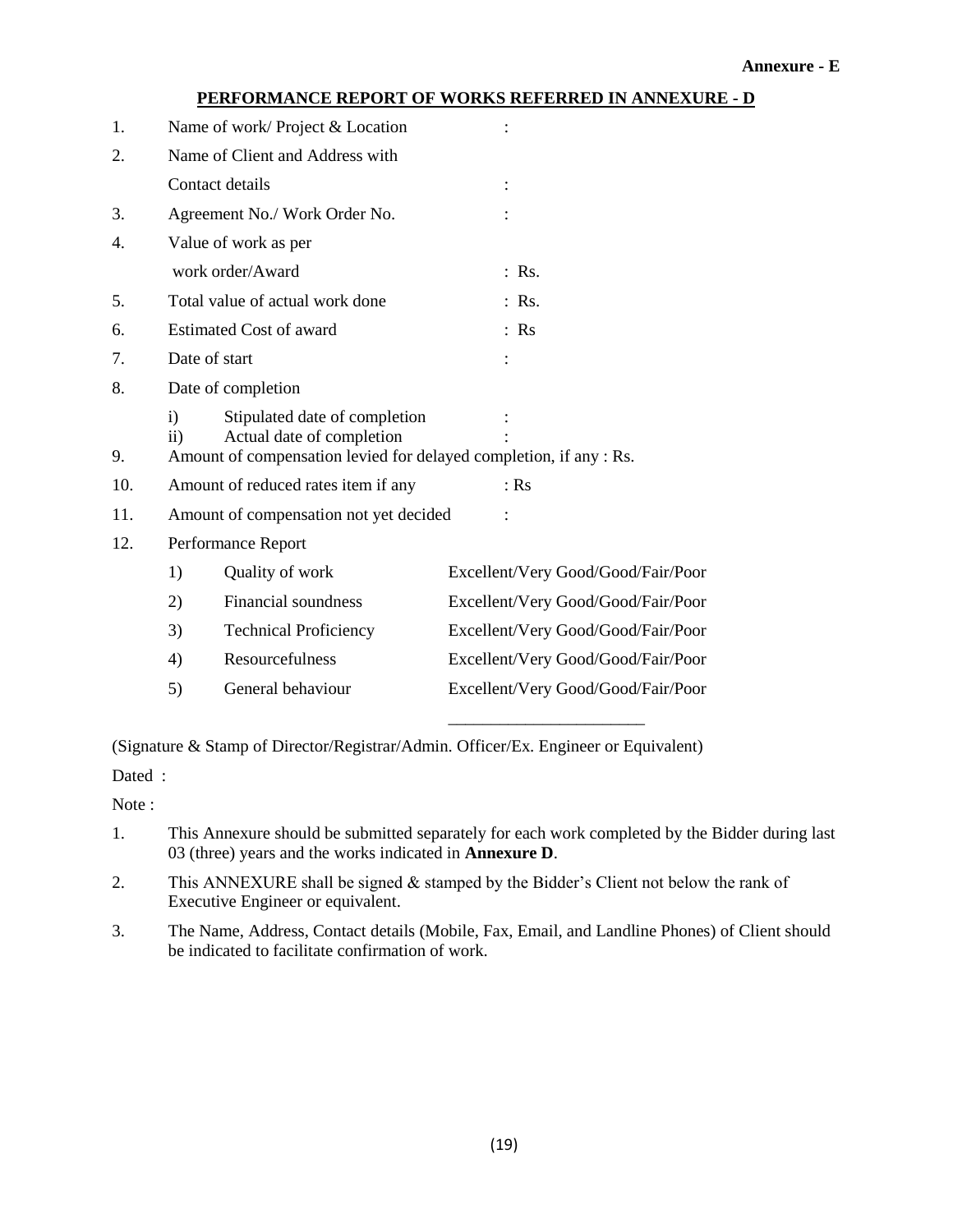## **SECTION III**

**ANNEXURE-F**

## **FINANCIAL BID**

#### **Financial Fid in respect of quoting rates for Comprehensive Maintenance of Toshiba Photocopier Machines**

| S.No. | <b>Machine Model No.</b><br>(as per Annexure-II)* | Quantity | Rate quoted per page for all working<br>photocopier machines |            |
|-------|---------------------------------------------------|----------|--------------------------------------------------------------|------------|
|       |                                                   |          | (Amount)                                                     | (in Words) |
|       | Black & White                                     | 54       |                                                              |            |
|       | Colour                                            | 03       |                                                              |            |
|       | <b>Total</b>                                      | 57       |                                                              |            |

#### *\* The details of photocopier machines have been given in Annexure - G*

Please note:

- i) The financial evaluation would be done for Toshiba photocopier machine. The bidder shall quote per copy rates in the above format. The per copy rates shall include the cost of all spares (including plastic parts) and consumables i.e. Toner, Developer, Drum, etc.
- ii) L-1 will be decided on the basis of lowest rates quoted by the authorized dealer(s) in the bid(s) for functional photocopier machines to be taken them into CSMC.
- iii) Rates shall be quoted strictly as per above format. The submission of rates in any form other than prescribed above will not be considered.
- iv) Taxes, if any, shall be quoted separately failing which quoted rates will be taken as inclusive of taxes and no further request for inclusion of taxes will be entertained by this office.
- v) The rates quoted in the Financial bid shall remain valid for three month from the date of opening of technical bid and quoted for onsite maintenance basis. In case, the contract is awarded to the bidder, the rates shall remain firm for entire period of contract`.
- vi) The University at its discretion may increase or decrease the number of machine as per the requirement during the validity of contract on the same rates, terms and conditions.

**Signature of Authorized Signatory**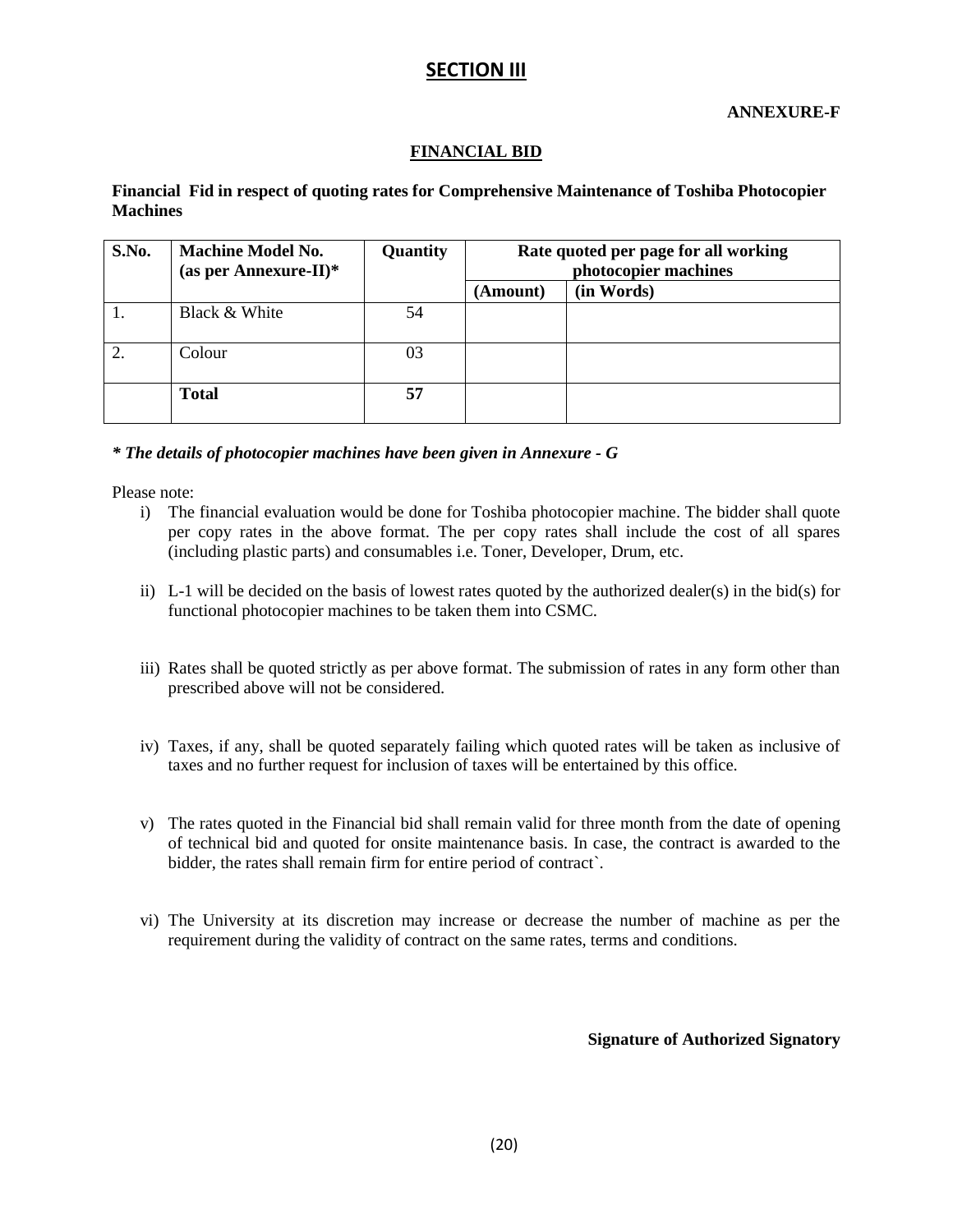| S.No. | Machine Model &    | <b>Location / User Department</b>   | Black & White (BW) / |
|-------|--------------------|-------------------------------------|----------------------|
|       | S. No.             |                                     | Colour               |
| 1.    | E-Studio 205       | <b>Accounts Branch</b>              | <b>BW</b>            |
|       | <b>CZH 617511</b>  |                                     |                      |
| 2.    | E-Studio 206       | <b>USS School - USBAS (B-204)</b>   | <b>BW</b>            |
|       | <b>CKH828979</b>   |                                     |                      |
| 3.    | E-Studio 207       | <b>Accounts Branch</b>              | <b>BW</b>            |
|       | <b>CSL 727362</b>  |                                     |                      |
| 4.    | E-Studio 207       | <b>Affiliation</b>                  | <b>BW</b>            |
|       | <b>CSL 958322</b>  |                                     |                      |
| 5.    | E-Studio 207       | USS School - USBAS (B-204)          | <b>BW</b>            |
|       | CSG 951722         |                                     |                      |
| 6.    | E-Studio 207       | <b>USS School - USAP</b>            | <b>BW</b>            |
|       | <b>CSA 058944</b>  |                                     |                      |
| 7.    | E-Studio-207       | <b>Directorate Students Welfare</b> | <b>BW</b>            |
|       | <b>CSA 058940</b>  |                                     |                      |
| 8.    | E-Studio 207       | USS School - USE (C-402)            | <b>BW</b>            |
|       | <b>CSA 058955</b>  |                                     |                      |
| 9.    | E-Studio 212       | <b>USS School - USMPMHS (D-315)</b> | <b>BW</b>            |
|       | <b>CVD 124300</b>  |                                     |                      |
| 10.   | E-Studio 212       | <b>Dir. International Affairs</b>   | <b>BW</b>            |
|       | <b>CVD 124253</b>  |                                     |                      |
| 11.   | E-Studio 255       | <b>Purchase Department</b>          | <b>BW</b>            |
|       | <b>CNA 151417</b>  |                                     |                      |
| 12.   | E-Studio 255       | O/o JR Co-ordination                | <b>BW</b>            |
|       | <b>CNA 151393</b>  |                                     |                      |
| 13.   | E-Studio 255       | O/o The Dean USEM (A-104)           | <b>BW</b>            |
|       | <b>CNA 151404</b>  |                                     |                      |
| 14.   | E-Studio 255       | O/o The Dean USCT, (B-103)          | <b>BW</b>            |
|       | <b>CNA 151292</b>  |                                     |                      |
| 15.   | E-Studio 255       | O/o Proctor                         | <b>BW</b>            |
|       | <b>CNA 151390</b>  |                                     |                      |
| 16.   | E-Studio 255       | Dean USBAS (B-205)                  | <b>BW</b>            |
|       | <b>CNA 151357</b>  |                                     |                      |
| 17.   | <b>Estudio 255</b> | USS School - USBT (A-210)           | <b>BW</b>            |
|       | <b>CNA 151389</b>  |                                     |                      |
| 18.   | E-Studio-255       | <b>USS School - USAP</b>            | <b>BW</b>            |
|       | <b>CNA 151283</b>  |                                     |                      |
| 19.   | E-Studio-255       | USS School - USLLS (C-203)          | <b>BW</b>            |
|       | <b>CNA 152424</b>  |                                     |                      |
| 20.   | E-Studio -255      | $O$ / $0$ PRO                       | BW                   |
|       | <b>CAN 1512413</b> |                                     |                      |
| 21.   | E-Studio 255       | O/o Dean USIT (E-503)               | BW                   |
|       | <b>CNA 151381</b>  |                                     |                      |
| 22.   | E-studio 282       | USS School - USHSS (C-304)          | <b>BW</b>            |
|       | <b>CUA 952935</b>  |                                     |                      |
| 23.   | E-Studio 305       | <b>Academic Branch</b>              | <b>BW</b>            |
|       | CMA 127633         |                                     |                      |
| 24.   | E-Studio 305       | <b>DOD</b>                          | BW                   |
|       | <b>CMD 018640</b>  |                                     |                      |

## **Brand/Model wise break-up of the photocopier machines (Toshiba)**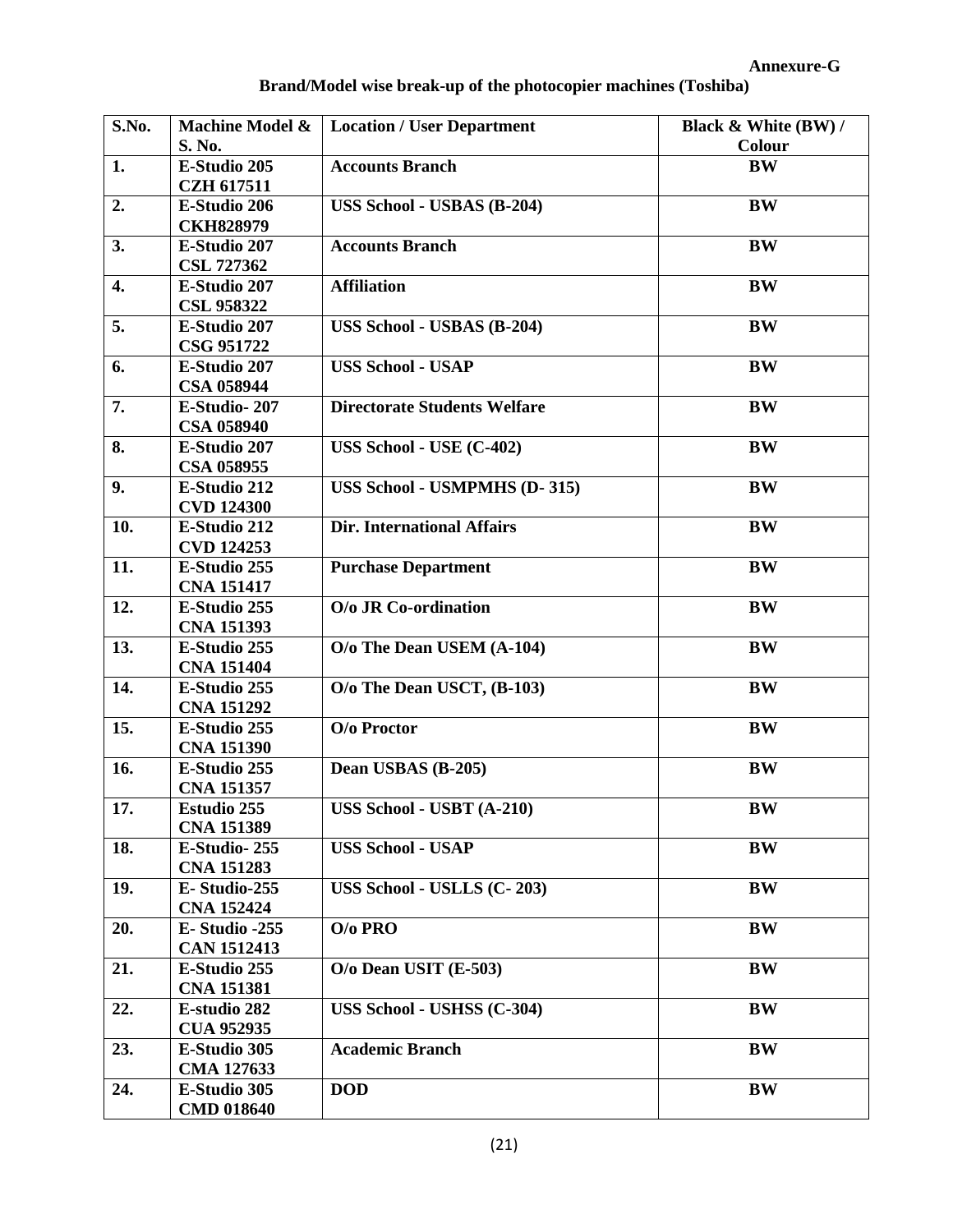| 25. | E-Studio 305<br><b>CMA 127634</b>                  | <b>Director Office, Research Cell</b>       | <b>BW</b> |
|-----|----------------------------------------------------|---------------------------------------------|-----------|
| 26. | E-Studio-305<br>CMA 127615                         | <b>Estate &amp; Security Branch</b>         | <b>BW</b> |
| 27. | E-Studio 306<br>C <sub>2</sub> L 257330            | USS School - USCT (B-106)                   | <b>BW</b> |
| 28. | E-Studio 306<br>C <sub>2</sub> H <sub>251895</sub> | <b>Staff Development Cell</b>               | <b>BW</b> |
| 29. | E-Studio 306<br>C <sub>2</sub> B <sub>214854</sub> | <b>Personal Branch (Room No.113)</b>        | <b>BW</b> |
| 30. | E-Studio 306<br>C <sub>2</sub> B <sub>220054</sub> | <b>Personal Branch (Room No.115)</b>        | <b>BW</b> |
| 31. | E-Studio 306<br>C <sub>2</sub> B <sub>218287</sub> | <b>USS School - USMC Dean Secretariat</b>   | <b>BW</b> |
| 32. | E-Studio 306<br>C <sub>2</sub> B <sub>218304</sub> | USS School - USIT (E-317)                   | <b>BW</b> |
| 33. | E-Studio 306<br>C <sub>2</sub> B <sub>220058</sub> | USS School - USMS (D-204)                   | <b>BW</b> |
| 34. | E-Studio 306<br>C <sub>2</sub> B <sub>218285</sub> | <b>Central Store (Admin Block 035)</b>      | <b>BW</b> |
| 35. | E-Studio 306<br>C <sub>2</sub> B <sub>221713</sub> | USS School - USLLS (C-204)                  | <b>BW</b> |
| 36. | E-Studio 306<br>C <sub>2</sub> B <sub>220057</sub> | <b>Affiliation Branch (Admin Block 020)</b> | <b>BW</b> |
| 37. | E-Studio 306<br>C <sub>2</sub> B <sub>221767</sub> | Plg. & Policy Branch (Admin Block 021)      | <b>BW</b> |
| 38. | E Studio 306<br>C <sub>2</sub> B <sub>221762</sub> | <b>Accounts Branch (Library Block)</b>      | <b>BW</b> |
| 39. | E-Studio 352<br>CGA 611630                         | Library                                     | <b>BW</b> |
| 40. | E-Studio 352<br>CGG621649                          | <b>Library</b>                              | <b>BW</b> |
| 41. | E-Studio 456<br>C <sub>2</sub> L <sub>213132</sub> | USS School - USET (E-305)                   | BW        |
| 42. | E-Studio 456<br>C2L213144                          | <b>Centralized Carrier Guidance (E-109)</b> | <b>BW</b> |
| 43. | E-Studio 456<br>C <sub>2</sub> L <sub>213202</sub> | Acad. Co-ordination (Admin. Block-012)      | <b>BW</b> |
| 44. | E-Studio 456<br>C <sub>2</sub> D <sub>231849</sub> | USS School - USIT (E-206)                   | <b>BW</b> |
| 45. | E-Studio 456<br>C <sub>2</sub> D <sub>231891</sub> | USS School - USMS (D-204)                   | <b>BW</b> |
| 46. | E-Studio 456<br>C <sub>2</sub> D <sub>231823</sub> | USS School - USLLS (C-206)                  | <b>BW</b> |
| 47. | E-Studio 456<br>C <sub>2</sub> D <sub>231973</sub> | O/o COE (Admin Block -123)                  | BW        |
| 48. | E-Studio 456<br>C <sub>2</sub> D <sub>231834</sub> | <b>University Works Division</b>            | <b>BW</b> |
| 49. | E-Studio-456<br><b>C2AD20551</b>                   | <b>Result-IV, Examination Branch</b>        | <b>BW</b> |
| 50. | E-Studio -456<br>C2BD22737                         | <b>Examination Room No. 127</b>             | <b>BW</b> |